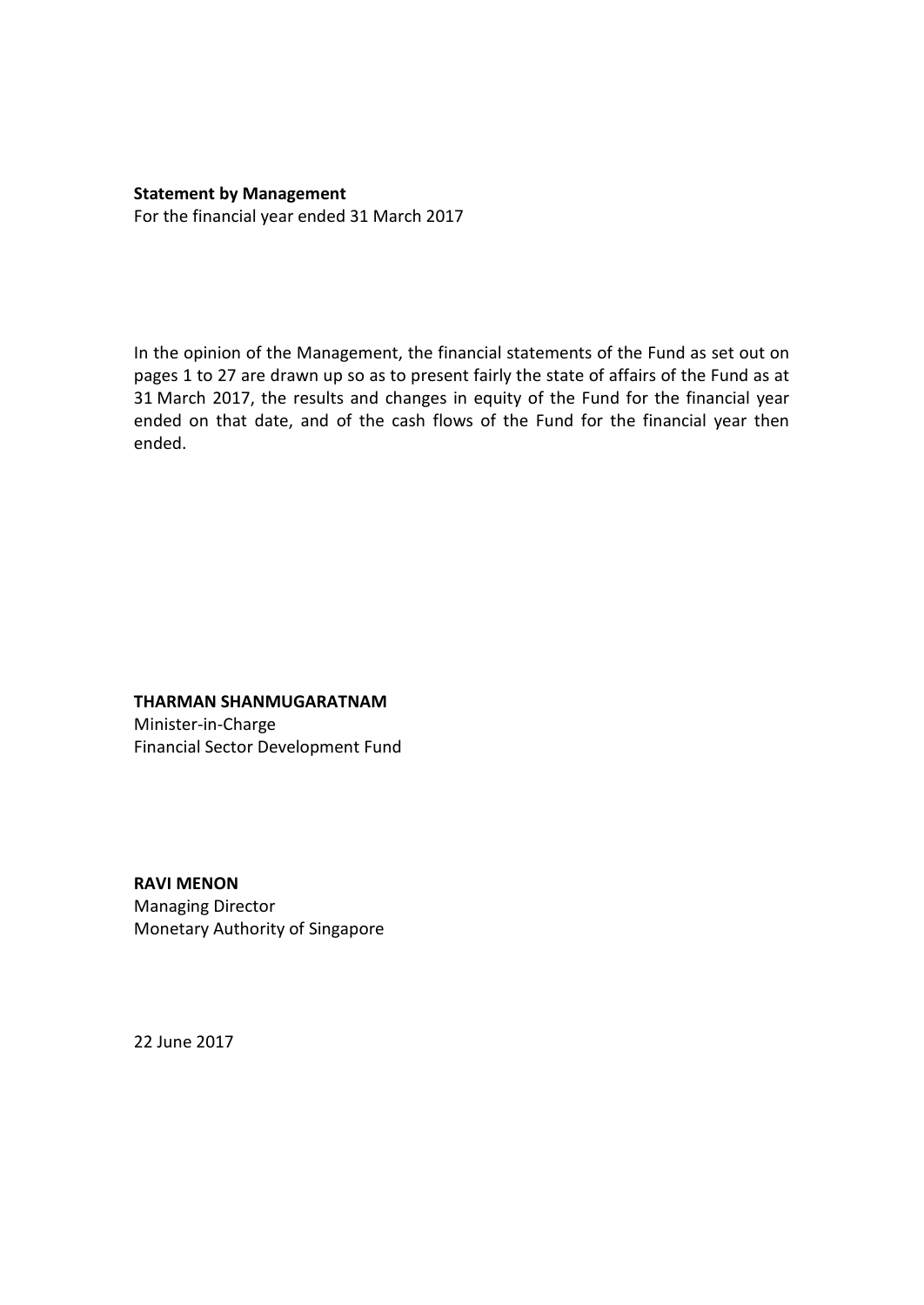# **INDEPENDENT AUDITOR'S REPORT ON THE AUDIT OF THE FINANCIAL STATEMENTS OF THE FINANCIAL SECTOR DEVELOPMENT FUND FOR THE FINANCIAL YEAR ENDED 31 MARCH 2017**

## **Opinion**

The financial statements of the Financial Sector Development Fund (the Fund), set out on pages 1 to 27, have been audited under my direction. These financial statements comprise the balance sheet as at 31 March 2017, and the statement of comprehensive income, statement of changes in equity, and cash flow statement for the financial year then ended, and notes to the financial statements, including a summary of significant accounting policies.

In my opinion, the accompanying financial statements are properly drawn up in accordance with the provisions of the Monetary Authority of Singapore Act (Cap. 186, 1999 Revised Edition) (the Act) and Singapore Financial Reporting Standards (FRSs) so as to present fairly, in all material respects, the state of affairs of the Fund as at 31 March 2017 and the results, changes in equity and cash flows of the Fund for the financial year ended on that date.

## **Basis for Opinion**

The audit was conducted in accordance with Singapore Standards on Auditing (SSAs). The responsibilities under those standards are further described in the Auditor's Responsibilities for the Audit of the Financial Statements section of this report. As the Auditor-General, I am independent of the Fund and I exercise my duties and powers in accordance with the Constitution of the Republic of Singapore (1999 Revised Edition) and the Audit Act (Cap. 17, 1999 Revised Edition). Ethical requirements that are relevant to the audit and in line with the Accounting and Corporate Regulatory Authority Code of Professional Conduct and Ethics for Public Accountants and Accounting Entities (ACRA Code) have been fulfilled. I believe that the audit evidence obtained is sufficient and appropriate to provide a basis for my opinion.

#### **Other Information**

The management of the Monetary Authority of Singapore is responsible for the other information. The other information comprises the information included in the Statement by Management but does not include the financial statements and my auditor's report thereon.

My opinion on the financial statements does not cover the other information and I do not express any form of assurance conclusion thereon.

In connection with the audit of the financial statements, the auditor's responsibility is to read the other information and, in doing so, consider whether the other information is materially inconsistent with the financial statements or the knowledge obtained in the audit, or otherwise appears to be materially misstated.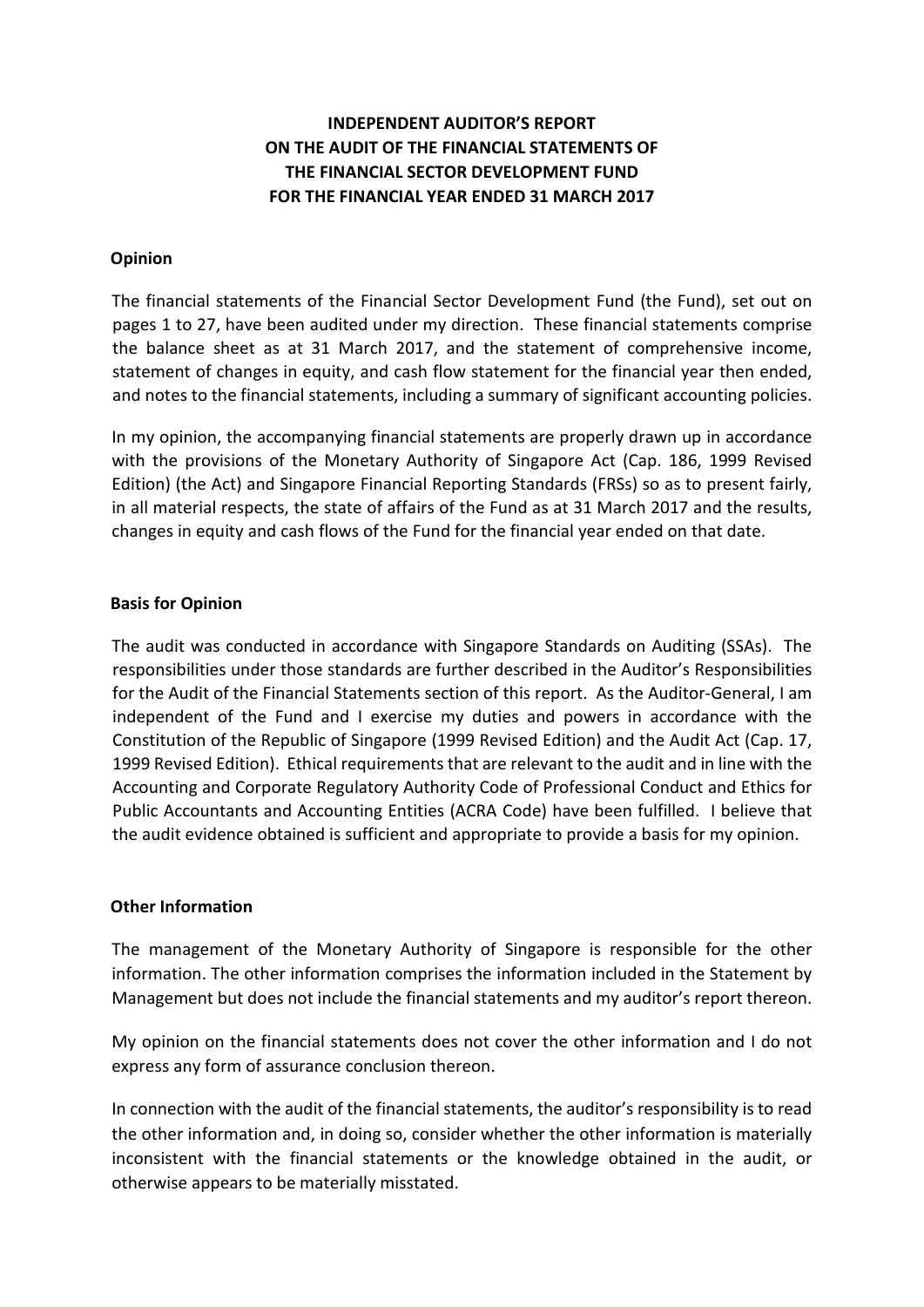If, based on the work performed, there is a material misstatement of this other information, that fact will be reported. I have nothing to report in this regard.

# **Responsibilities of Management and Those Charged with Governance for the Financial Statements**

The management of the Monetary Authority of Singapore is responsible for the preparation and fair presentation of the financial statements in accordance with the provisions of the Act and FRSs, and for such internal controls as management determines are necessary to enable the preparation of financial statements that are free from material misstatement, whether due to fraud or error.

The Fund is constituted based on the Act and its dissolution requires Parliament's approval. In preparing the financial statements, management is responsible for assessing the Fund's ability to continue as a going concern, disclosing, as applicable, matters related to going concern and using the going concern basis of accounting unless there is intention to wind up the Fund or for the Fund to cease operations.

Those charged with governance are responsible for overseeing the Fund's financial reporting process.

# **Auditor's Responsibilities for the Audit of the Financial Statements**

My objectives are to obtain reasonable assurance about whether the financial statements as a whole are free from material misstatement, whether due to fraud or error, and to issue an auditor's report that includes my opinion. Reasonable assurance is a high level of assurance, but is not a guarantee that an audit conducted in accordance with SSAs will always detect a material misstatement when it exists. Misstatements can arise from fraud or error and are considered material if, individually or in the aggregate, they could reasonably be expected to influence the economic decisions of users taken on the basis of these financial statements.

As part of an audit in accordance with SSAs, professional judgement is exercised and professional scepticism is maintained throughout the audit. An audit also includes:

- Identifying and assessing the risks of material misstatement of the financial statements, whether due to fraud or error, designing and performing audit procedures responsive to those risks, and obtaining audit evidence that is sufficient and appropriate to provide a basis for my opinion. The risk of not detecting a material misstatement resulting from fraud is higher than for one resulting from error, as fraud may involve collusion, forgery, intentional omissions, misrepresentations, or the override of internal controls.
- Obtaining an understanding of internal controls relevant to the audit in order to design audit procedures that are appropriate in the circumstances, but not for the purpose of expressing an opinion on the effectiveness of the Fund's internal controls.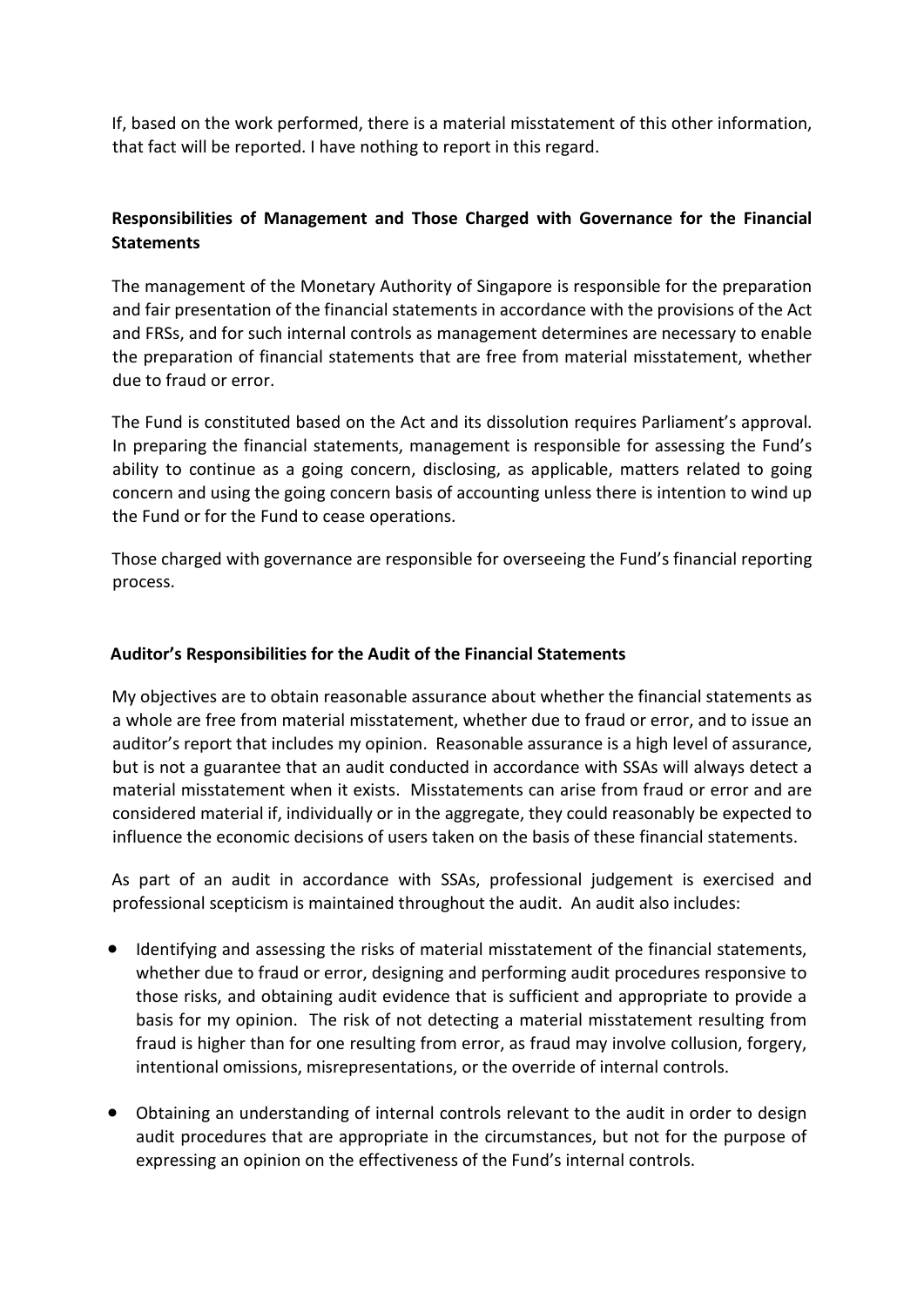- Evaluating the appropriateness of accounting policies used and the reasonableness of accounting estimates and related disclosures made by management.
- Concluding on the appropriateness of management's use of the going concern basis of accounting and, based on the audit evidence obtained, whether a material uncertainty exists related to events or conditions that may cast significant doubt on the Fund's ability to continue as a going concern. If I conclude that a material uncertainty exists, I will draw attention in my auditor's report to the related disclosures in the financial statements or, if such disclosures are inadequate, modify my opinion. My conclusion is based on the audit evidence obtained up to the date of my auditor's report. However, future events or conditions may cause the Fund to cease to continue as a going concern.
- Evaluating the overall presentation, structure and content of the financial statements, including the disclosures, and whether the financial statements represent the underlying transactions and events in a manner that achieves fair presentation.

Among other matters, the planned scope and timing of the audit and significant audit findings, including any significant deficiencies in internal controls identified during the audit are communicated to those charged with governance.

TAN YOKE MENG WILLIE AUDITOR-GENERAL SINGAPORE

23 June 2017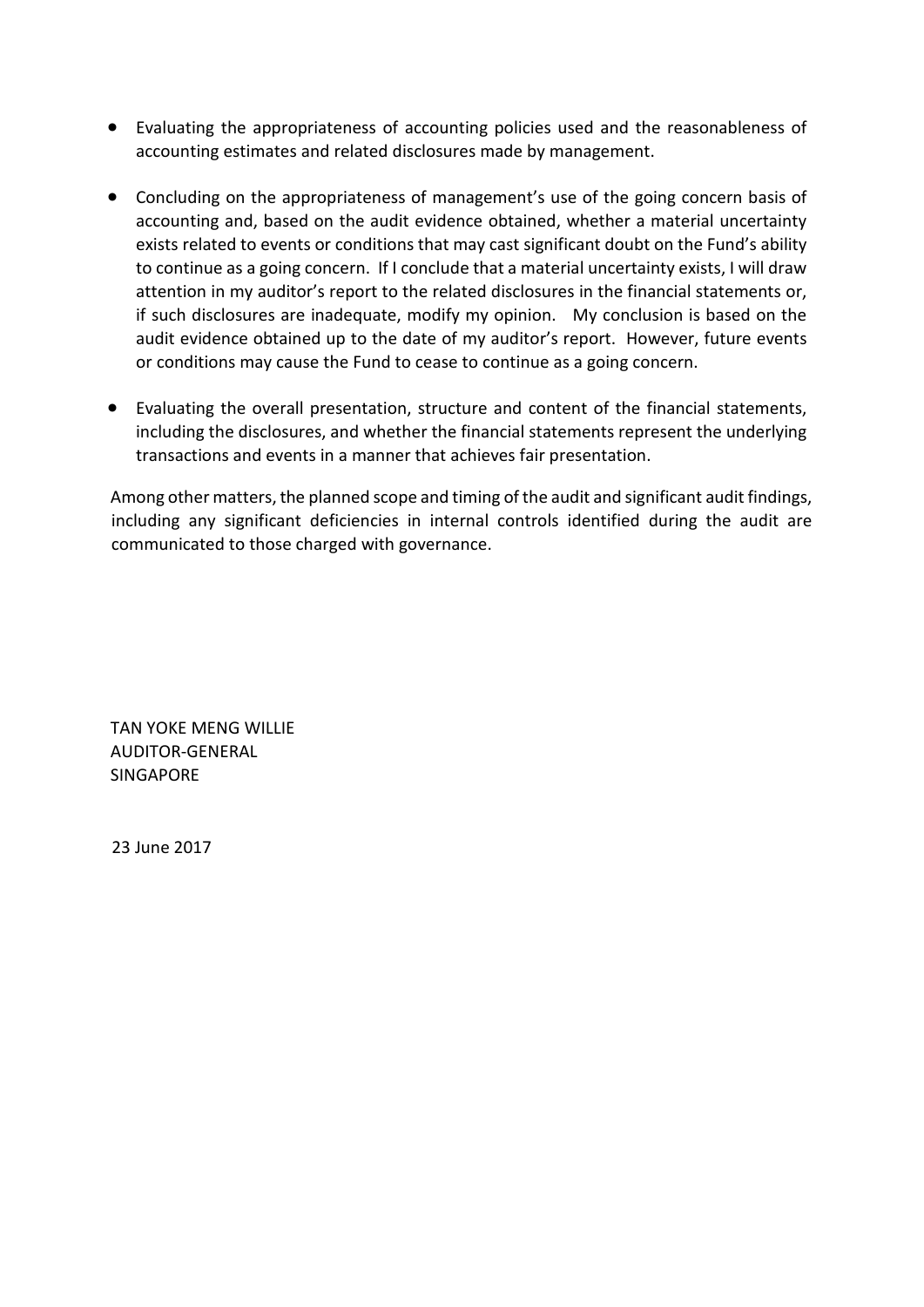# **FINANCIAL SECTOR DEVELOPMENT FUND**

## **STATEMENT OF COMPREHENSIVE INCOME**

| For the year ended 31 March                                | <b>Note</b> | 2017    | 2016      |
|------------------------------------------------------------|-------------|---------|-----------|
|                                                            |             | \$'000  | \$'000    |
|                                                            |             |         |           |
| Interest Income                                            |             | 32,795  | 28,691    |
| Dividend Income                                            |             | 73,920  | 78,918    |
| Gain / (Loss) from Financial Instruments                   |             | 35,112  | (34, 017) |
| at Fair Value through Profit or Loss                       |             |         |           |
| Foreign Exchange Gain / (Loss)                             |             | 22,841  | (25, 550) |
| Other Income                                               |             | 305     | 357       |
| <b>Total Income</b>                                        |             | 164,973 | 48,399    |
| Less:                                                      |             |         |           |
| <b>Investment Expenses</b>                                 |             | 6,160   | 7,817     |
| Grants                                                     | 9           | 33,981  | 33,186    |
| <b>Other Expenses</b>                                      | 10          | 131     | 128       |
| <b>Total Expenditure</b>                                   |             | 40,272  | 41,131    |
| Net Surplus and Total Comprehensive Income<br>for the Year | 3           | 124,701 | 7,268     |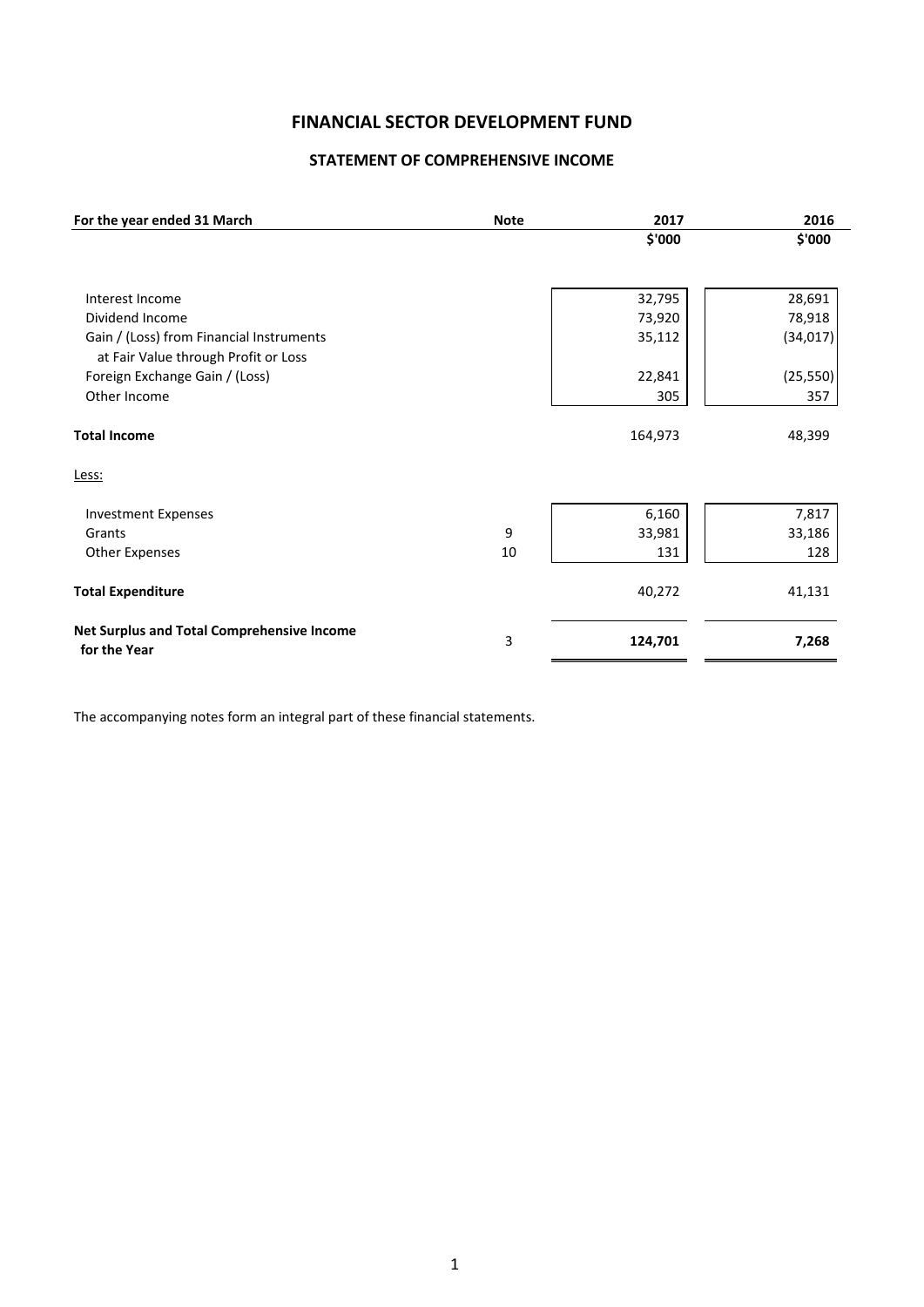# **FINANCIAL SECTOR DEVELOPMENT FUND BALANCE SHEET**

| As at 31 March                        | <b>Note</b> | 2017      | 2016      |
|---------------------------------------|-------------|-----------|-----------|
|                                       |             | \$'000    | \$'000    |
| <b>ACCUMULATED FUND</b>               |             |           |           |
| Capital Account                       |             | 471,635   | 471,635   |
| <b>Accumulated Surplus</b>            |             | 978,404   | 853,703   |
|                                       | $\sqrt{4}$  | 1,450,039 | 1,325,338 |
|                                       |             |           |           |
| Represented by:                       |             |           |           |
| <b>ASSETS</b>                         |             |           |           |
| <b>Bank Balances and Deposits</b>     | 5           | 173,298   | 195,167   |
| Financial Assets at Fair Value        |             | 1,298,097 | 1,160,871 |
| through Profit or Loss                |             |           |           |
| Loans and Receivables                 |             | 30,284    | 16,899    |
|                                       |             | 1,501,679 | 1,372,937 |
| Less:                                 |             |           |           |
| <b>LIABILITIES</b>                    |             |           |           |
| Financial Liabilities at Fair Value   |             | 6,480     | 5,455     |
| through Profit or Loss                |             |           |           |
| <b>Accruals and Other Liabilities</b> |             | 45,160    | 42,144    |
|                                       |             | 51,640    | 47,599    |
| <b>NET ASSETS OF THE FUND</b>         |             | 1,450,039 | 1,325,338 |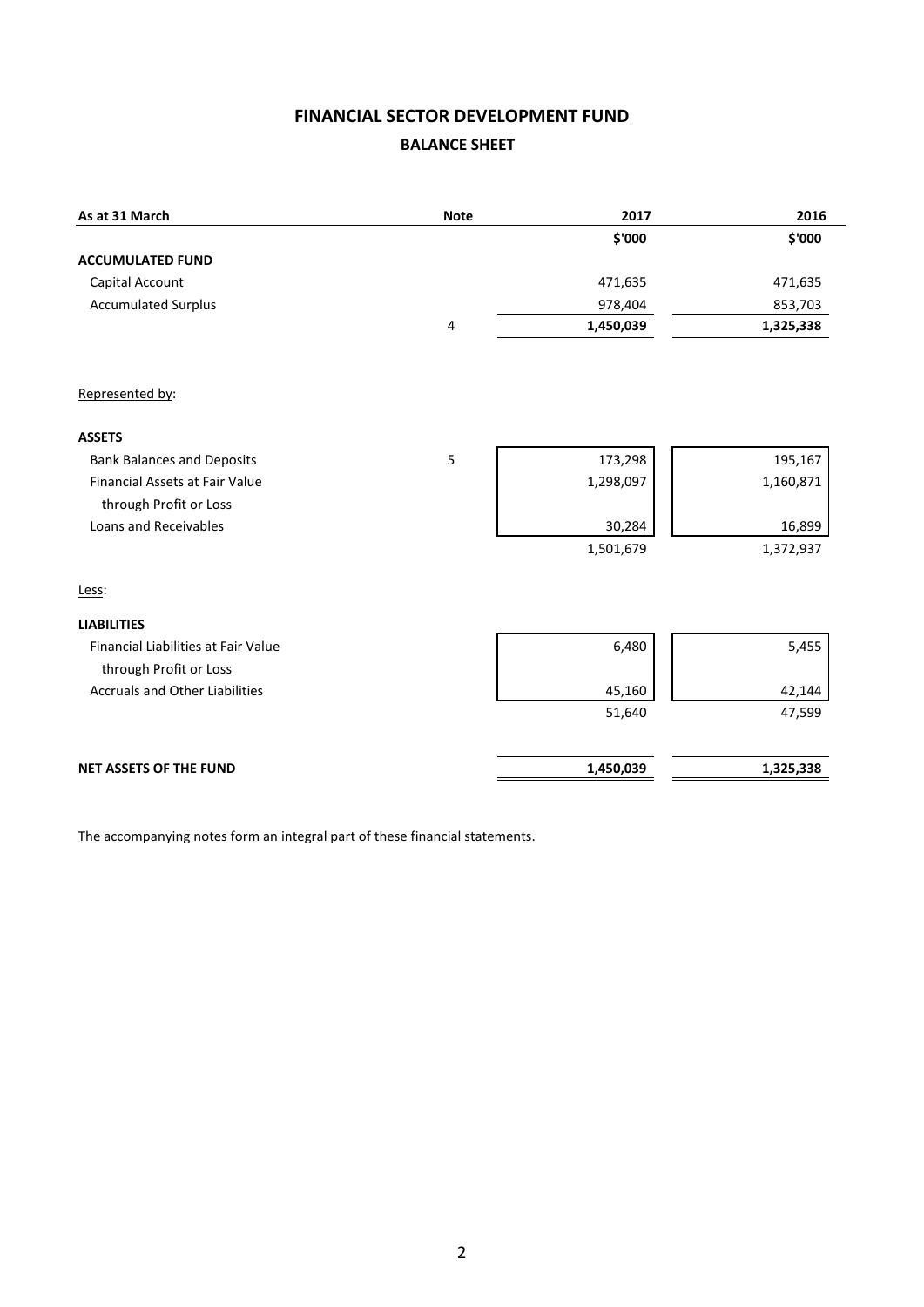## **FINANCIAL SECTOR DEVELOPMENT FUND**

#### **STATEMENT OF CHANGES IN EQUITY**

|                                         |             | Capital        | Accumulated    |              |
|-----------------------------------------|-------------|----------------|----------------|--------------|
|                                         | <b>Note</b> | <b>Account</b> | <b>Surplus</b> | <b>Total</b> |
|                                         |             | \$'000         | \$'000         | \$'000       |
| Balance as at 1 April 2015              |             | 471,635        | 846,435        | 1,318,070    |
| Total Comprehensive Income for the Year |             |                | 7.268          | 7,268        |
| Balance as at 31 March 2016             |             | 471,635        | 853,703        | 1,325,338    |
| Total Comprehensive Income for the Year |             |                | 124,701        | 124,701      |
| Balance as at 31 March 2017             | 4           | 471,635        | 978,404        | 1,450,039    |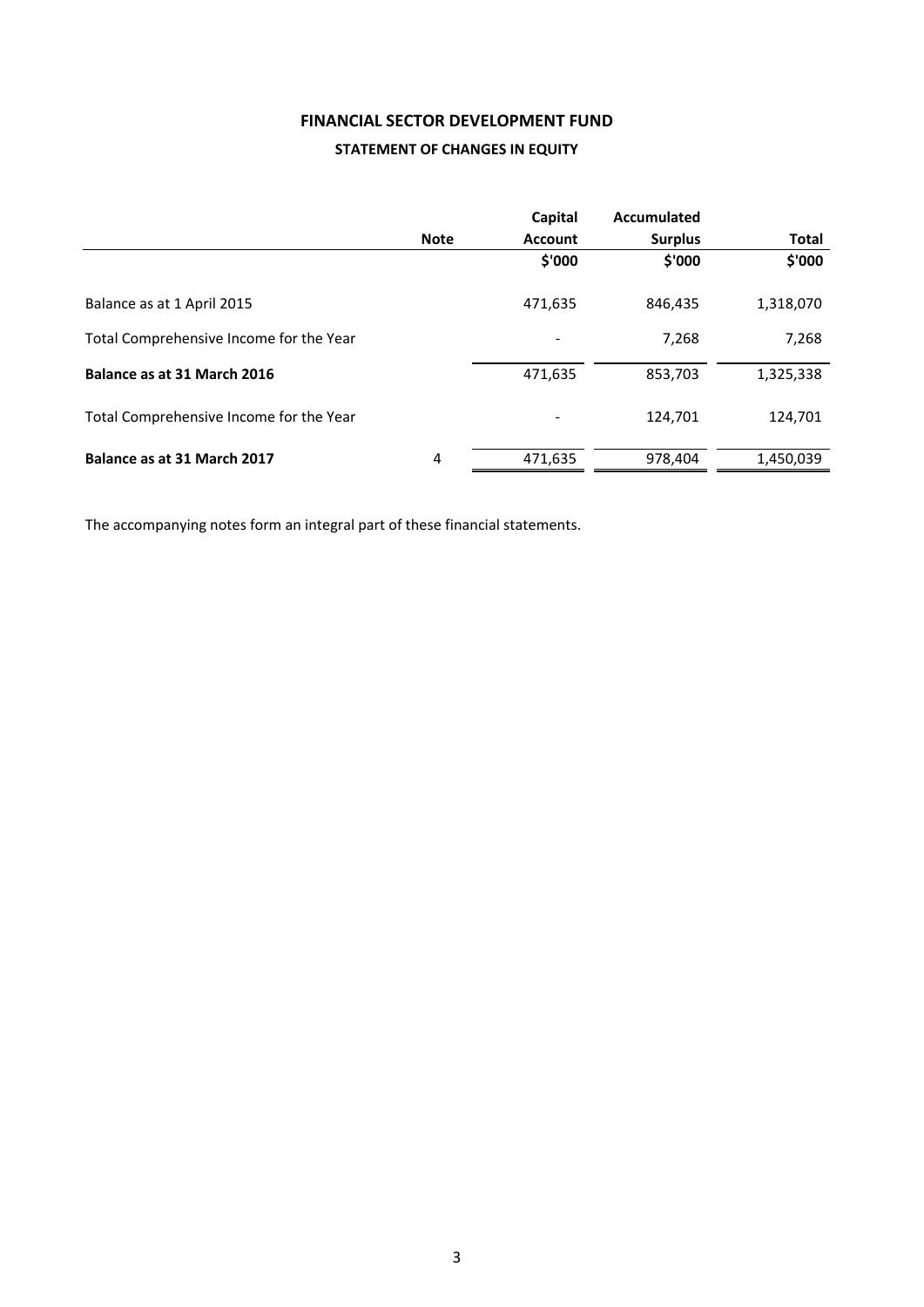# **FINANCIAL SECTOR DEVELOPMENT FUND CASH FLOW STATEMENT**

| For the year ended 31 March                                         | <b>Note</b> | 2017      | 2016       |
|---------------------------------------------------------------------|-------------|-----------|------------|
|                                                                     |             | \$'000    | \$'000     |
| <b>Cash Flows from Operating Activities</b>                         |             |           |            |
| Surplus for the Year                                                |             | 124,701   | 7,268      |
| Adjustments for:                                                    |             |           |            |
| Interest Income                                                     |             | (32, 795) | (28, 691)  |
| Dividend Income                                                     |             | (73, 920) | (78, 918)  |
| (Gain) / Loss from Financial Instruments at Fair Value              |             | (35, 112) | 34,017     |
| through Profit or Loss                                              |             |           |            |
| Foreign Exchange (Gain) / Loss                                      |             | (22, 841) | 25,550     |
| <b>Operating Cash Flows before Changes in Working Capital</b>       |             | (39, 967) | (40, 774)  |
| Changes in operating assets and liabilities                         |             |           |            |
| Decrease in Deposits held in Trust                                  |             |           | 7,054      |
| Decrease / (Increase) in Loans and Receivables                      |             | 573       | (337)      |
| Increase / (Decrease) in Accruals and Other Liabilities             |             | 1,055     | (1,774)    |
| Dividends Received on Singapore Exchange Limited Shares             |             | 69,998    | 74,997     |
| Interest Received from Bank Balances and Deposits                   |             | 898       | 1,227      |
| <b>Net Cash generated from Operating Activities</b>                 |             | 32,557    | 40,393     |
| Cash Flows (used in) / from Investing Activities                    |             |           |            |
| Net Increase in Financial Instruments                               |             | (92, 983) | (122, 685) |
| Dividends Received                                                  |             | 4,078     | 3,764      |
| <b>Interest Received</b>                                            |             | 31,501    | 26,459     |
| <b>Net Cash used in Investing Activities</b>                        |             | (57, 404) | (92, 462)  |
| Net Decrease in Cash and Cash Equivalents                           |             | (24, 847) | (52,069)   |
| Cash and Cash Equivalents as at beginning of the year               |             | 134,570   | 187,545    |
| <b>Effect of Exchange Rate Changes on Cash and Cash Equivalents</b> |             | 696       | (906)      |
| Cash and Cash Equivalents as at end of the year                     | 5           | 110,419   | 134,570    |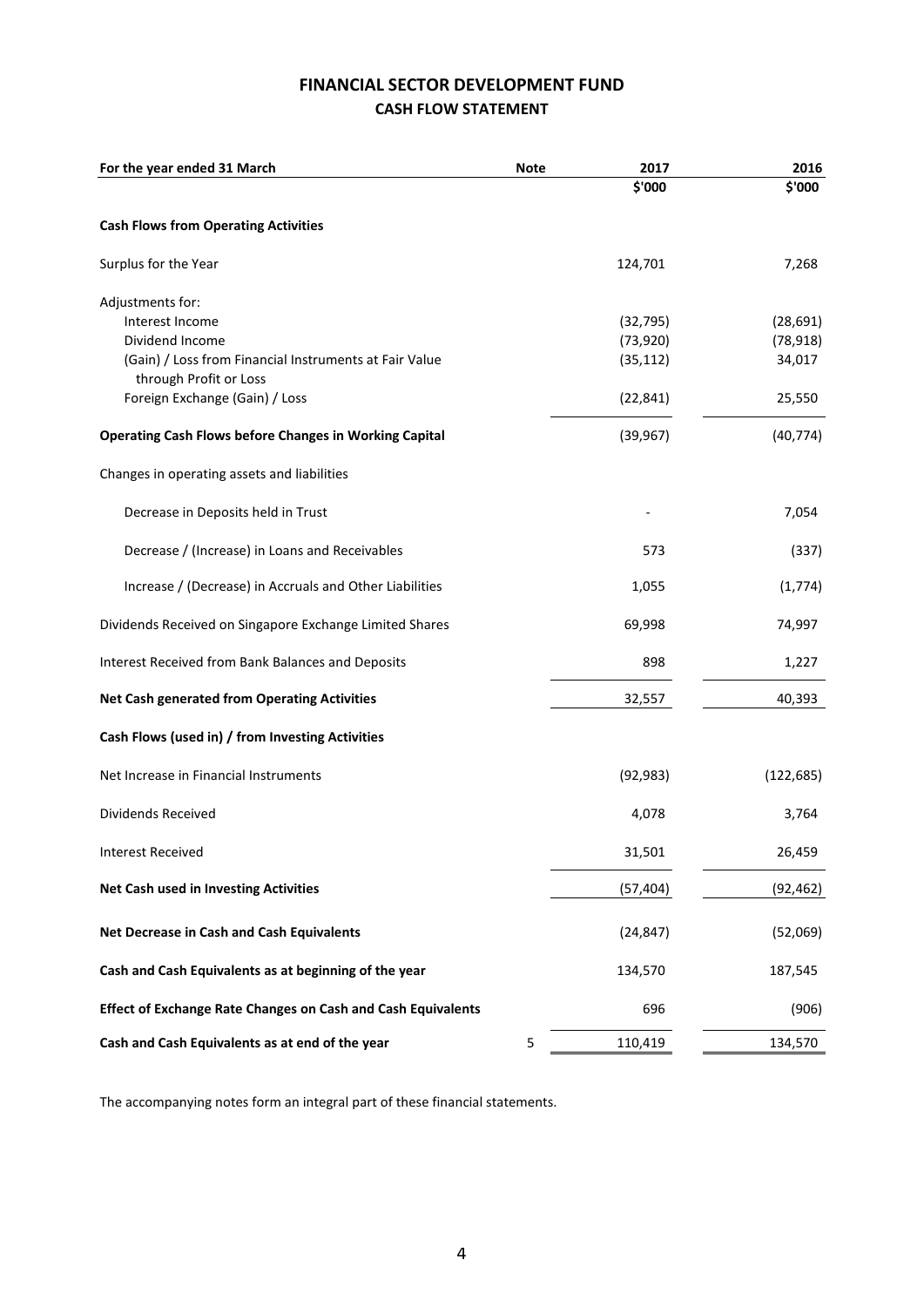# **FINANCIAL SECTOR DEVELOPMENT FUND NOTES TO THE FINANCIAL STATEMENTS FOR THE YEAR ENDED 31 MARCH 2017**

These notes form an integral part of and should be read in conjunction with the accompanying financial statements.

#### **1 GENERAL**

The Financial Sector Development Fund (the "Fund") is established under Section 30A of the Monetary Authority of Singapore Act (Cap. 186, 1999 Revised Edition). It is controlled and administered by the Monetary Authority of Singapore ("MAS" or the "Authority"), located at 10 Shenton Way, MAS Building, Singapore 079117. The Authority provides administrative and accounting support to the Fund. The Fund shall be used for the objects and purposes set out in Section 30B of the Act, namely,

- a) the promotion of Singapore as a financial centre;
- b) the development and upgrading of skills and expertise required by the financial services sector;
- c) the development and support of educational and research institutions, research and development programmes and projects relating to the financial services sector; and
- d) the development of infrastructure to support the financial services sector in Singapore.

The Fund shall be deemed not to be a fund of the Authority for the purposes of any written law.

#### **2 SIGNIFICANT ACCOUNTING POLICIES**

#### 2.1 Basis of Preparation

- a) The financial statements have been prepared in accordance with the provisions of the Monetary Authority of Singapore Act (Cap. 186, 1999 Revised Edition) and the Singapore Financial Reporting Standards (FRS) and on an accrual basis.
- b) The following new or revised FRSs relevant to the Fund are applicable in the current financial year.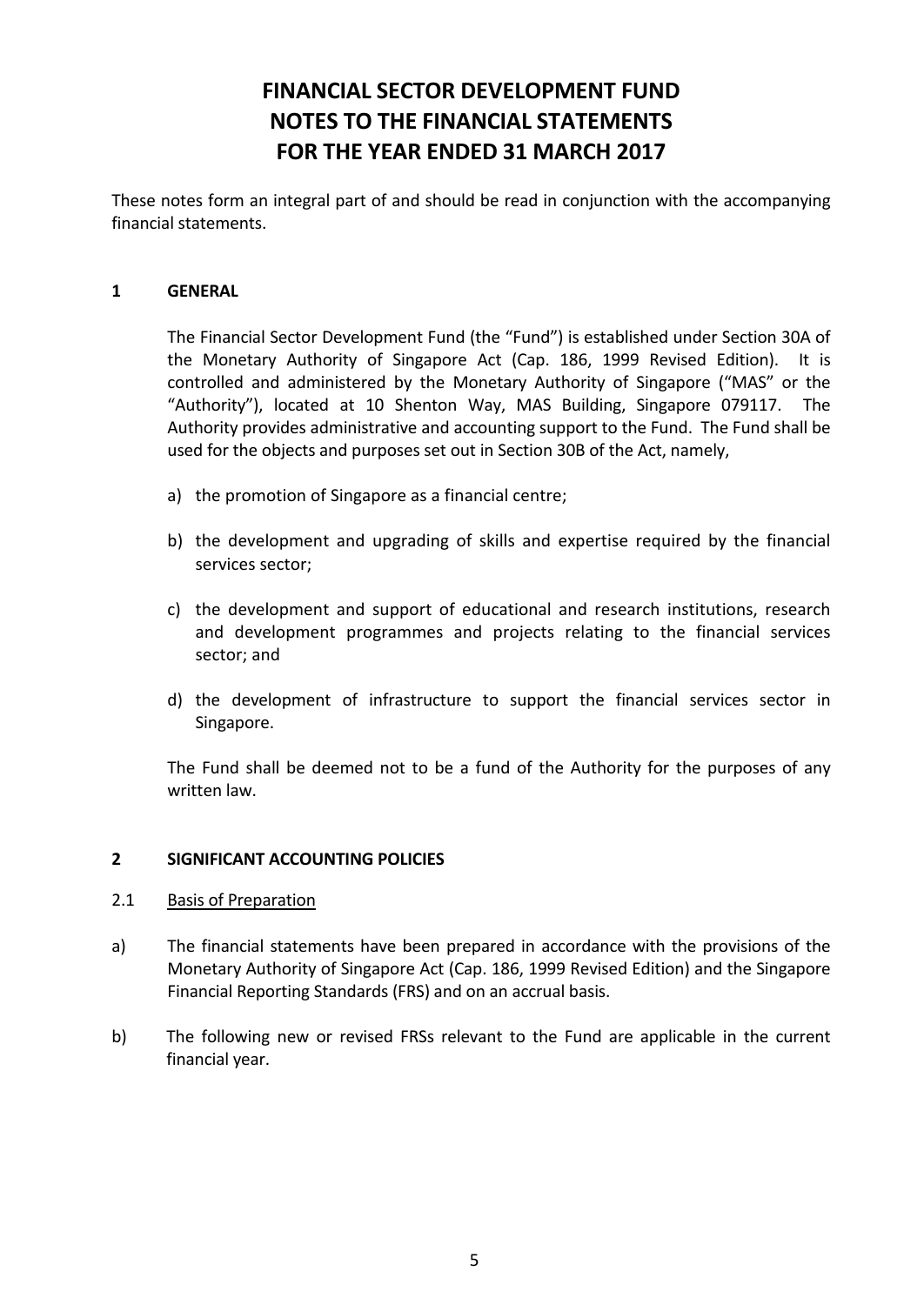Effective for the Fund's accounting periods beginning on or after 1 April 2016

Amendments to FRS 1 Presentation of Financial Statements: Disclosure Initiative

The amendments to FRS 1 clarify guidance on materiality and aggregation, the presentation of subtotals, the structure of financial statements and the disclosure of accounting policies.

The new or revised FRSs applicable in the current financial year do not have a significant impact on the Fund's financial statements.

- c) The preparation of financial statements in conformity with FRS requires management to exercise its judgement in the process of applying the Fund's accounting policies. It also requires the use of accounting estimates and assumptions that affect the reported amounts of assets and liabilities and disclosure of contingent assets and liabilities at the date of the financial statements, and the reported amounts of income and expenditure during the financial year. Although these estimates are based on management's best knowledge of current events and actions, actual results may ultimately differ from these estimates.
- d) The financial statements are presented in Singapore dollars, the Fund's functional currency, and rounded to the nearest thousand, unless otherwise stated.
- 2.2 Income Recognition
- a) Interest income

Interest income is recognised on a time-proportionate basis using the effective interest method. The effective interest rate is the rate that discounts estimated future cash payments or receipts through the expected life of the financial instrument or, where appropriate, a shorter period to the net carrying amount.

b) Dividend income

Dividend income, including dividend income from shares held by SEL Holdings Pte Ltd ("SEL") for the benefit of the Fund, is recognised when the right to receive payment is established.

- 2.3 Financial Assets
- a) Classification

The Fund's investments in financial assets are classified as financial assets at fair value through profit or loss and loans and receivables.

i) Financial assets at fair value through profit or loss are financial derivatives or financial assets other than loans and receivables, designated by management as such on initial recognition as it results in more relevant information, because they are managed and their performance evaluated on a fair value basis, in accordance with a documented risk management or investment strategy, and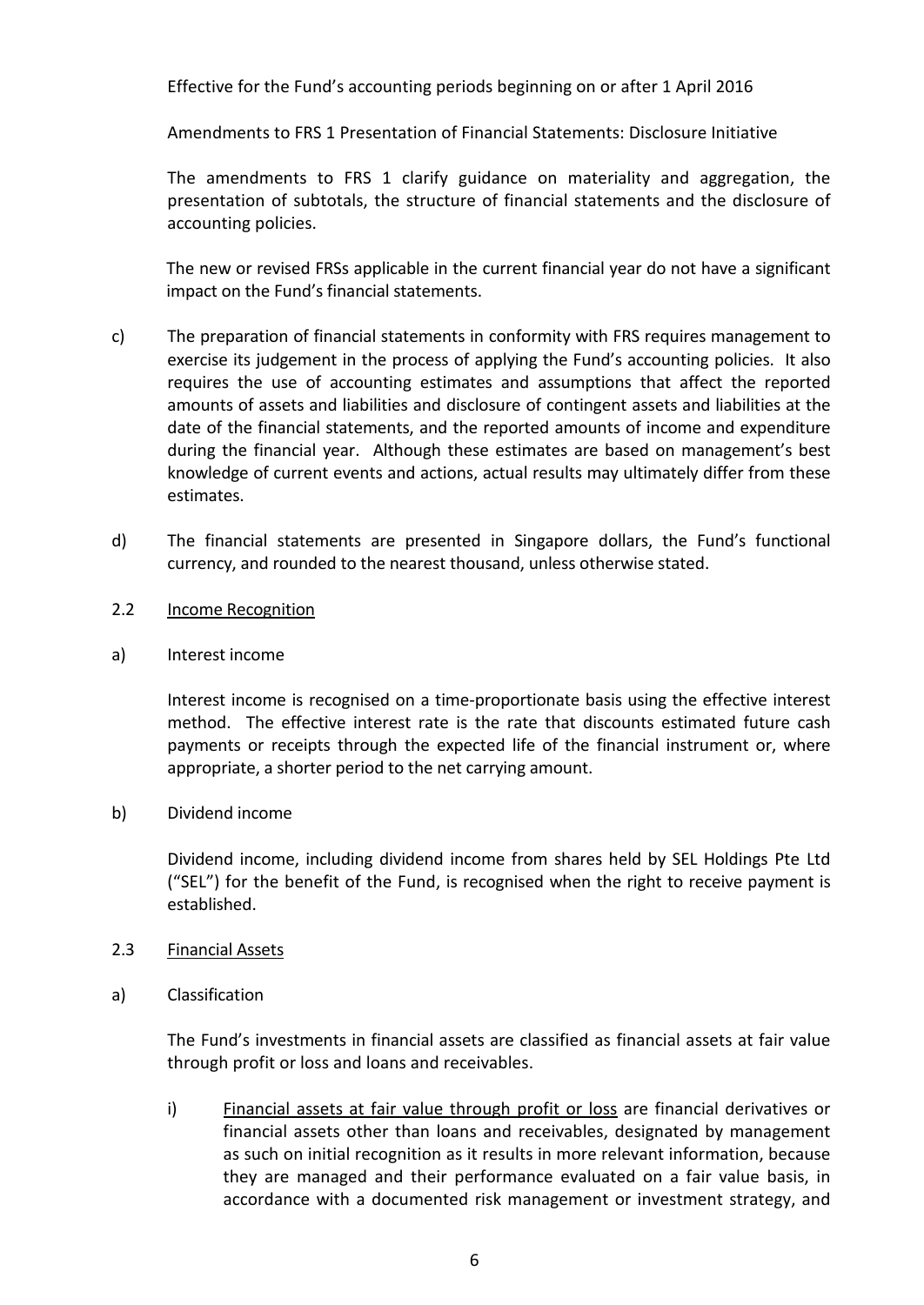information is provided internally on that basis to MAS management. They include fixed income securities, equities, commodities and an infrastructure fund.

ii) Loans and receivables are non-derivative financial assets with fixed or determinable payments that are not quoted in an active market.

#### b) Recognition and Derecognition

Purchases and sales of investments are recognised on the date when the Fund commits to purchase or sell the asset. Investments are derecognised when the rights to receive cash flows from the financial assets have expired or have been transferred and the Fund has transferred substantially all risks and rewards of ownership.

## c) Initial and Subsequent Measurements

Financial assets at fair value through profit or loss are initially recognised and subsequently measured at fair value with changes in fair value and profit/loss on disposal included in the statement of comprehensive income in the period in which they arise. Fair value is the price that would be received to sell an asset or paid to transfer a liability in an orderly transaction between market participants at the measurement date. Transaction costs for financial assets at fair value through profit or loss are recognised as expenses on the transaction dates. Loans and receivables are carried at amortised cost.

#### d) Impairment

The Fund assesses at each balance sheet date whether there is objective evidence that an impairment loss on loans and receivables has been incurred. The amount of the loss is measured as the difference between the asset's carrying amount and the present value of estimated future cash flows discounted at the financial asset's original effective interest rate. Impairment losses, if any, are recognised in the statement of comprehensive income for the period.

Reversal of impairment losses recognised in prior years is recorded when there is an indication that the impairment losses recognised for loans and receivables no longer exist or have decreased. The reversal, if any, is recognised in the statement of comprehensive income. However, the increase in the carrying amount of loans and receivables due to a reversal of an impairment is recognised to the extent that it does not exceed the carrying amount that would have been determined (net of amortisation) had no impairment losses been recognised for the loans and receivables in prior years.

#### 2.4 Financial Liabilities

The Fund classifies its financial liabilities in the following categories: (a) financial derivatives and (b) accruals and other liabilities. Financial derivatives - liabilities, classified as fair value through profit or loss, are carried at fair value, with changes in fair value recognised in fair value gain/loss through profit or loss in the statement of comprehensive income. Accruals and other liabilities are carried at amortised cost using the effective interest method.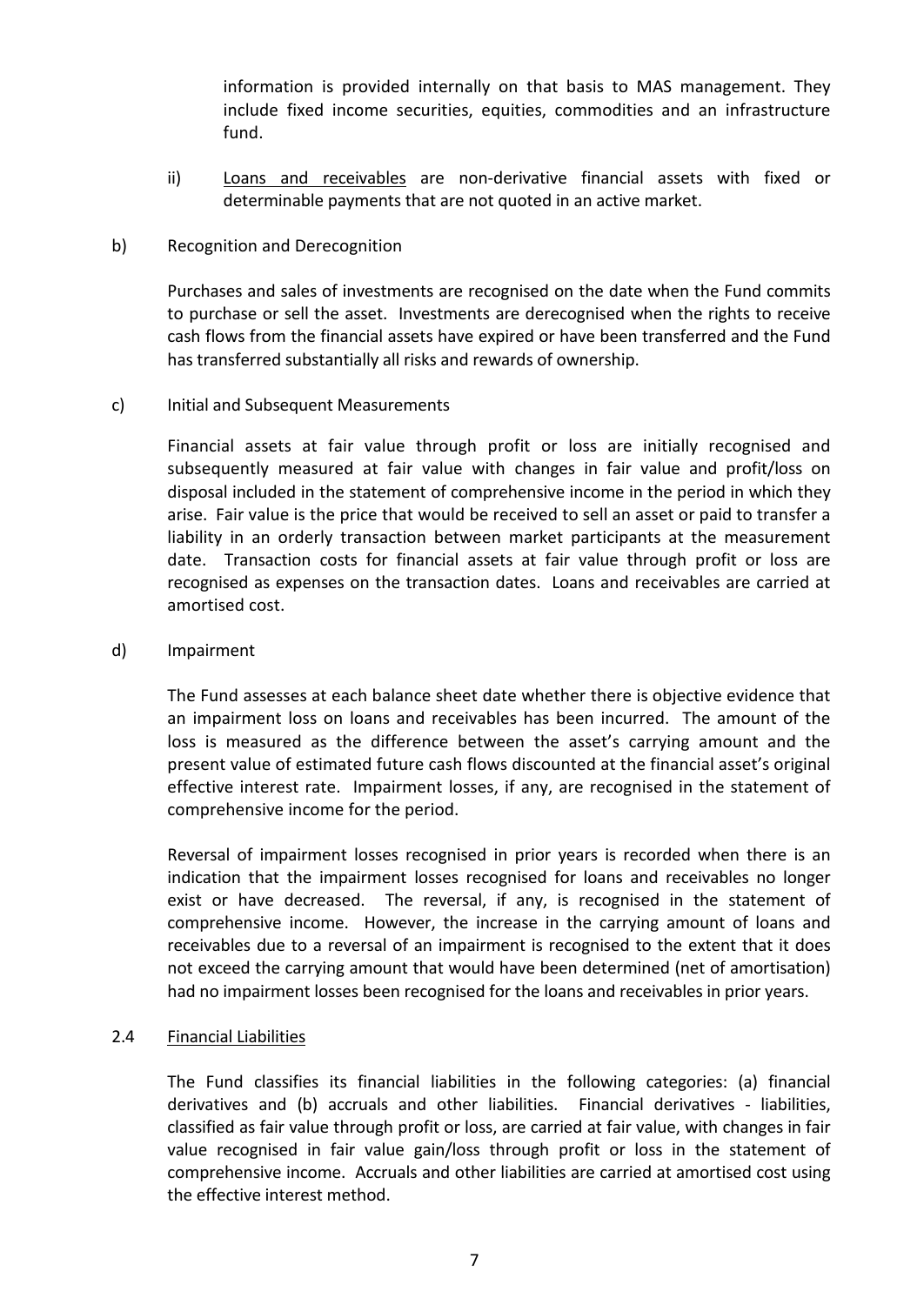A financial liability is derecognised from the balance sheet when the obligation specified in the contract is discharged, cancelled or expired.

#### 2.5 Offsetting of Financial Assets/Liabilities and Income/Expenditure

Financial assets and liabilities are set off and the net amount presented in the balance sheet when, and only when, there is a legally enforceable right to set off the amounts and an intention to settle on a net basis or realise the asset and settle the liability simultaneously. Income and expenditure are netted only when permitted by the accounting standards.

#### 2.6 Foreign Currency Translation

Transactions in a foreign currency are measured using the exchange rate prevailing at the date of the transaction. Foreign exchange gain/loss resulting from the settlement of such transactions and the translation of assets and liabilities denominated in foreign currencies, into Singapore dollars, at the exchange rate prevailing at the balance sheet date, are recognised in the statement of comprehensive income.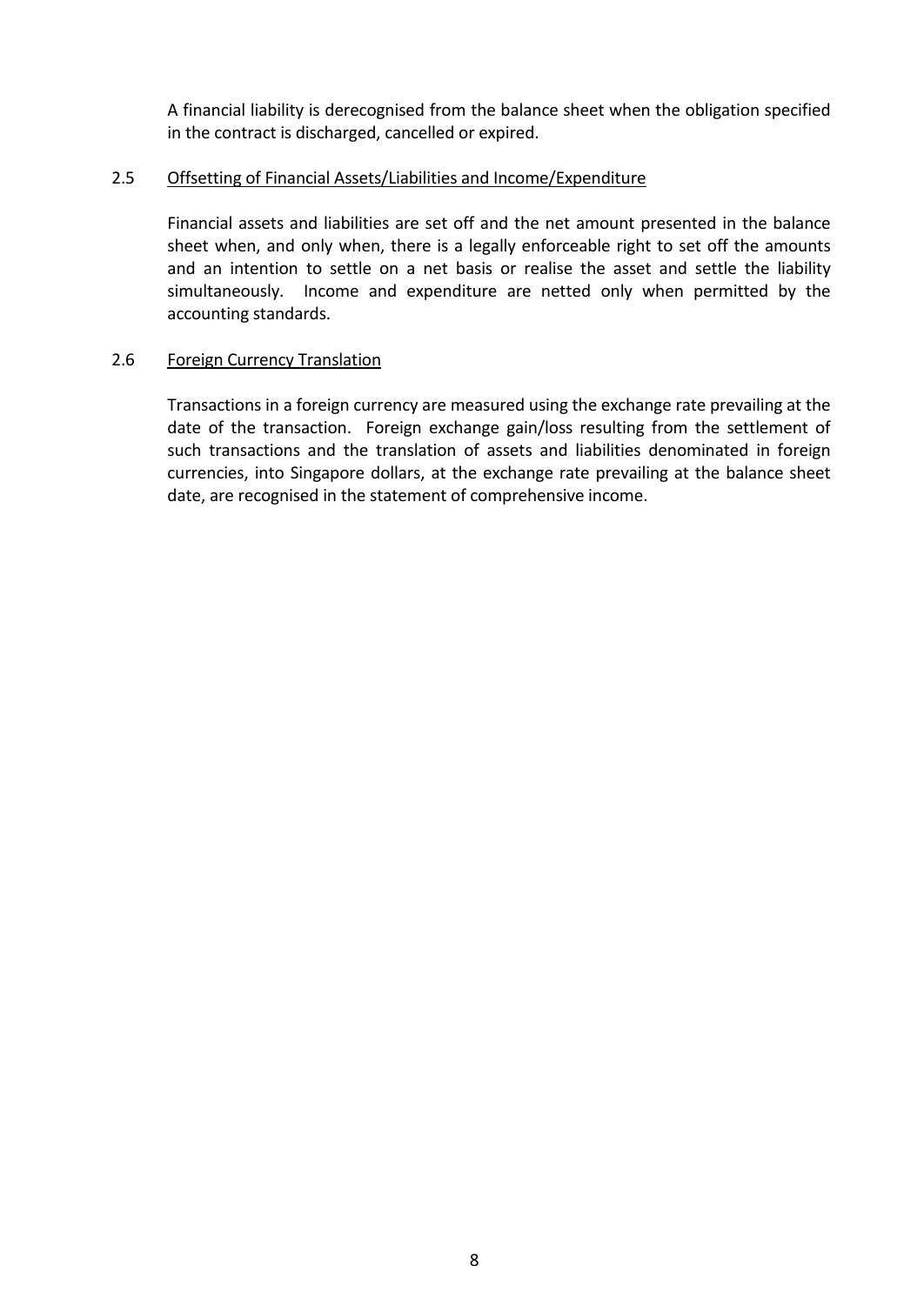# **3 INCOME AND EXPENDITURE**

| \$'000<br>3.1 Net Income/(Loss) from<br>i) Financial Assets at Fair Value through Profit or Loss<br>11,350<br>Held for Trading - Financial Derivatives<br>73,441<br>Financial Assets Designated as Fair Value<br>through Profit or Loss at Initial Recognition<br>ii) Loans and Receivables<br>407<br>173<br>iii) Accruals and Other Liabilities<br>(31)<br>33<br>iv) Singapore Exchange Limited Shares held by SEL for the<br>benefit of the Fund<br>69,998<br>74,997<br>154,931<br>40,302<br>3.2 Interest Income/(Expense) from Financial Assets or<br>Liabilities not at Fair Value through Profit or Loss<br>i) Bank Balances and Deposits<br>1,334<br>1,268<br><b>Total Net Income from Financial Assets and Liabilities</b><br>41,570<br>156,265<br>3.3 Grants<br>(33,981)<br>3.4 Other Net Income / (Expenditure)<br>2,417<br>7,268<br><b>Total Comprehensive Income for the Year</b><br>124,701 | 2017 | 2016      |
|---------------------------------------------------------------------------------------------------------------------------------------------------------------------------------------------------------------------------------------------------------------------------------------------------------------------------------------------------------------------------------------------------------------------------------------------------------------------------------------------------------------------------------------------------------------------------------------------------------------------------------------------------------------------------------------------------------------------------------------------------------------------------------------------------------------------------------------------------------------------------------------------------------|------|-----------|
|                                                                                                                                                                                                                                                                                                                                                                                                                                                                                                                                                                                                                                                                                                                                                                                                                                                                                                         |      | \$'000    |
|                                                                                                                                                                                                                                                                                                                                                                                                                                                                                                                                                                                                                                                                                                                                                                                                                                                                                                         |      |           |
|                                                                                                                                                                                                                                                                                                                                                                                                                                                                                                                                                                                                                                                                                                                                                                                                                                                                                                         |      |           |
|                                                                                                                                                                                                                                                                                                                                                                                                                                                                                                                                                                                                                                                                                                                                                                                                                                                                                                         |      | (15, 442) |
|                                                                                                                                                                                                                                                                                                                                                                                                                                                                                                                                                                                                                                                                                                                                                                                                                                                                                                         |      | (19, 693) |
|                                                                                                                                                                                                                                                                                                                                                                                                                                                                                                                                                                                                                                                                                                                                                                                                                                                                                                         |      |           |
|                                                                                                                                                                                                                                                                                                                                                                                                                                                                                                                                                                                                                                                                                                                                                                                                                                                                                                         |      |           |
|                                                                                                                                                                                                                                                                                                                                                                                                                                                                                                                                                                                                                                                                                                                                                                                                                                                                                                         |      |           |
|                                                                                                                                                                                                                                                                                                                                                                                                                                                                                                                                                                                                                                                                                                                                                                                                                                                                                                         |      |           |
|                                                                                                                                                                                                                                                                                                                                                                                                                                                                                                                                                                                                                                                                                                                                                                                                                                                                                                         |      |           |
|                                                                                                                                                                                                                                                                                                                                                                                                                                                                                                                                                                                                                                                                                                                                                                                                                                                                                                         |      |           |
|                                                                                                                                                                                                                                                                                                                                                                                                                                                                                                                                                                                                                                                                                                                                                                                                                                                                                                         |      |           |
|                                                                                                                                                                                                                                                                                                                                                                                                                                                                                                                                                                                                                                                                                                                                                                                                                                                                                                         |      |           |
|                                                                                                                                                                                                                                                                                                                                                                                                                                                                                                                                                                                                                                                                                                                                                                                                                                                                                                         |      |           |
|                                                                                                                                                                                                                                                                                                                                                                                                                                                                                                                                                                                                                                                                                                                                                                                                                                                                                                         |      | (33, 186) |
|                                                                                                                                                                                                                                                                                                                                                                                                                                                                                                                                                                                                                                                                                                                                                                                                                                                                                                         |      | (1, 116)  |
|                                                                                                                                                                                                                                                                                                                                                                                                                                                                                                                                                                                                                                                                                                                                                                                                                                                                                                         |      |           |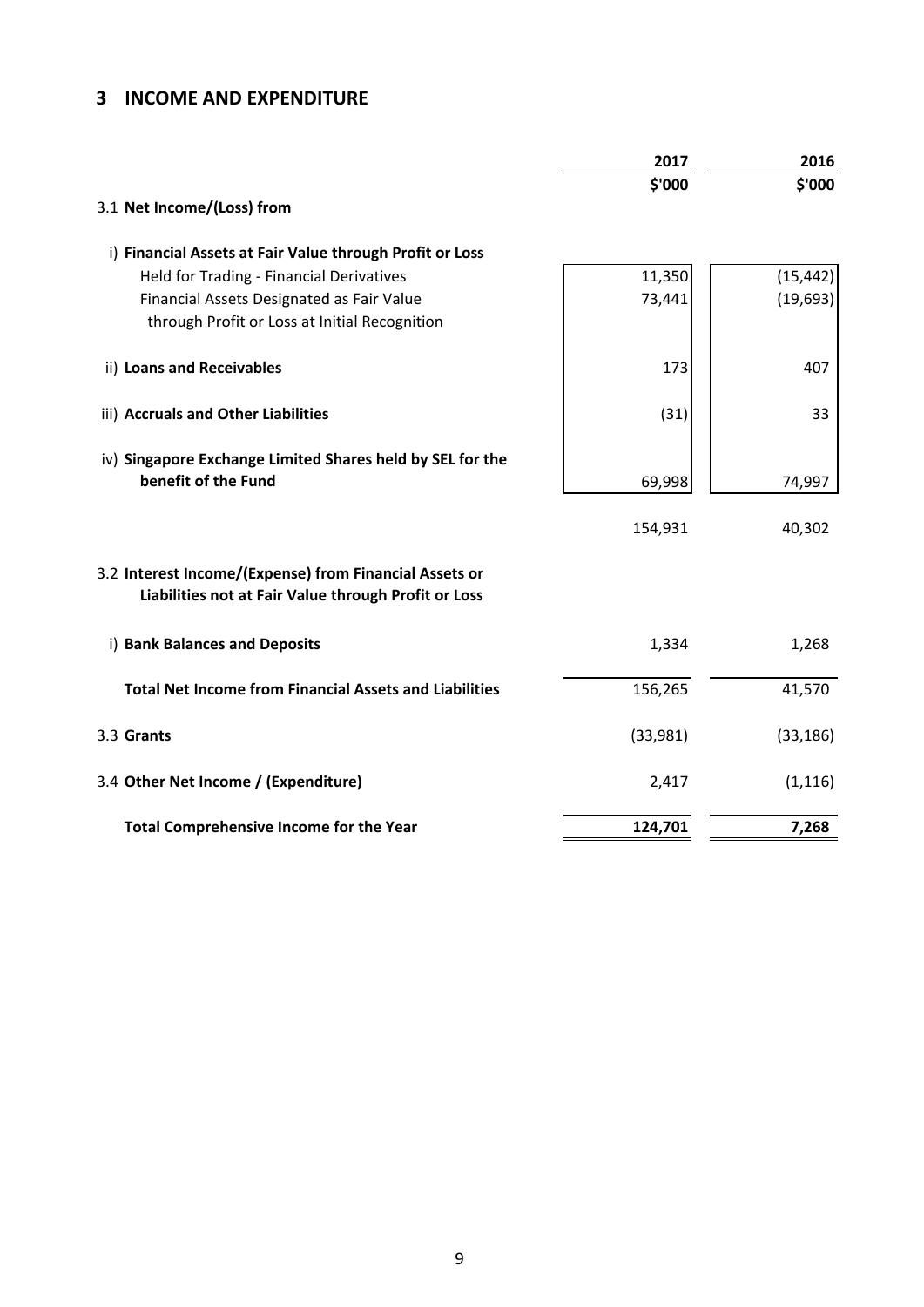#### **4 CAPITAL AND ACCUMULATED SURPLUS**

4.1 The capital and accumulated surplus of the Fund comprise:

|                                 | <u>2017</u><br>\$'000 | <u>2016</u><br>\$'000 |
|---------------------------------|-----------------------|-----------------------|
| Capital Account                 | 471,635               | 471,635               |
| <b>Accumulated Surplus</b>      | 978,404               | 853,703               |
| Accumulated Fund as at 31 March | 1,450,039             | 1,325,338             |

- 4.2 The Fund's Capital Account consists of the net sale proceeds of the Singapore Exchange Limited's (SGX) shares, in accordance with Section 30A (2) of the Monetary Authority of Singapore Act (Cap. 186, 1999 Revised Edition).
- 4.3 As at 31 March 2017, SEL holds 249,991,184 SGX shares for the benefit of the Fund as stipulated under Section 11(2) of the Exchanges (Demutualisation and Merger) Act (Cap. 99B, 2000 Revised Edition). These SGX shares have a market valuation of \$1.93 billion as at 31 March 2017 (31 March 2016: \$1.99 billion). In the event of a sale, net sale proceeds of these shares (after deducting expenses allowed under Section 10(1) and the par value of those shares) shall be paid by SEL into the Fund under Section 10(2) of the Exchanges (Demutualisation and Merger) Act (Cap. 99B, 2000 Revised Edition).
- 4.4 The Fund seeks to generate good long-term returns subject to liquidity and risk parameters in support of its objects and purpose under Section 30B of the Monetary Authority of Singapore Act (Cap. 186, 1999 Revised Edition). The liquidity and risk parameters set for the Fund takes into accounts its long term investment horizon and ability to ride through short-term volatility in market valuations.
- 4.5 Periodic reviews are conducted on the adequacy of the Fund's capital and its grant commitments, taking into consideration the risks applicable to the Fund and its expected returns. Regular updates are provided to the MAS management and the Minister-in-Charge.

#### **5 BANK BALANCES AND DEPOSITS**

5.1 These comprise the following:

|                                                                                                                               | <b>Note</b> | 2017<br>\$'000    | 2016<br>\$'000    |
|-------------------------------------------------------------------------------------------------------------------------------|-------------|-------------------|-------------------|
| Cash and Cash Equivalents<br><b>Bank Balances and Deposits held</b><br>by Singapore Exchange Limited<br>in trust for the Fund | 5.2         | 110,419<br>62,879 | 134,570<br>60,597 |
|                                                                                                                               |             | 173,298           | 195,167           |
|                                                                                                                               |             |                   |                   |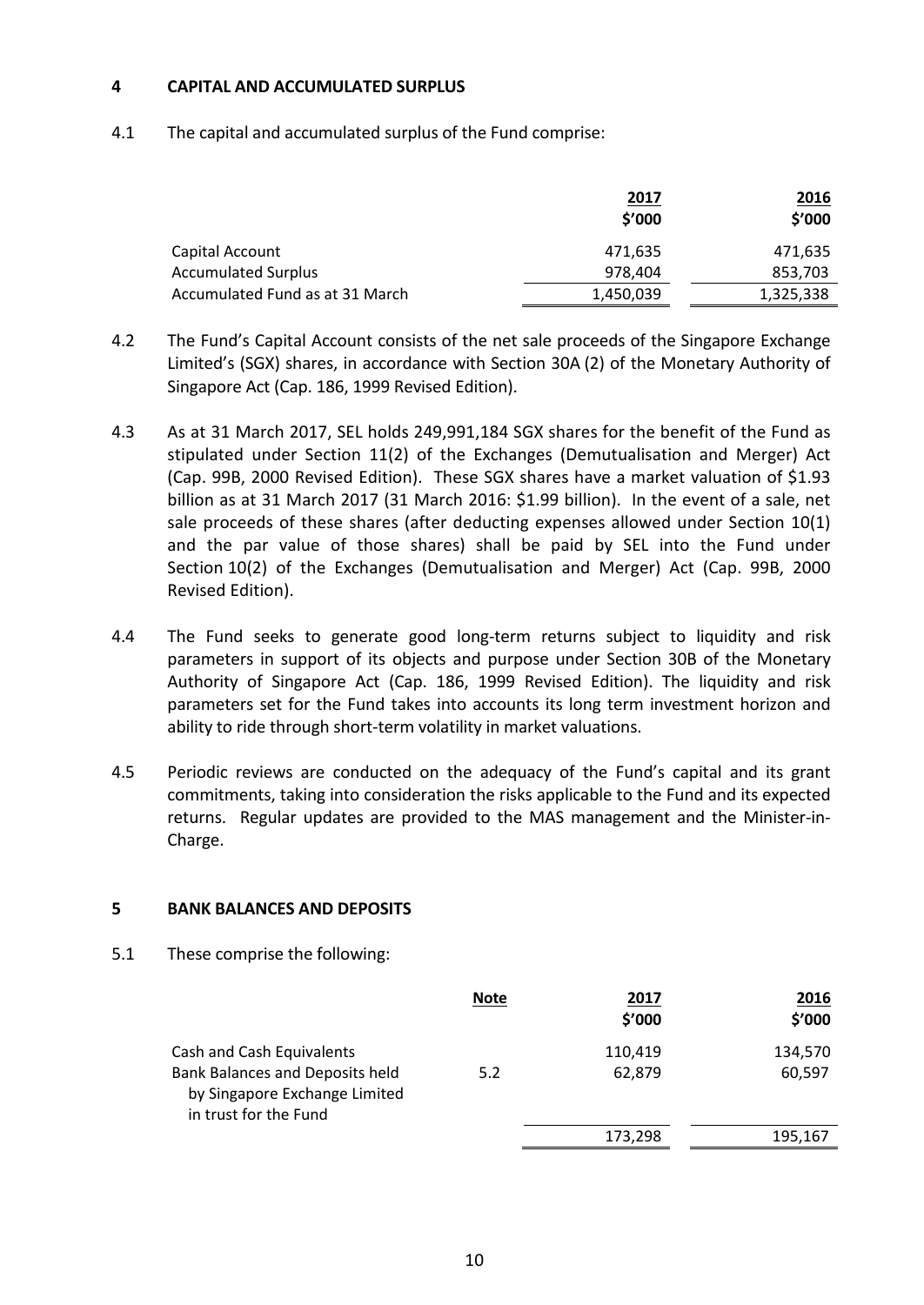5.2 Included in bank balances and deposits of \$173.3 million as at 31 March 2017 is US\$45.0 million (\$62.9 million) (31 March 2016: US\$45.0 million [\$60.6 million]) held by Singapore Exchange Ltd, in trust for a Fund-supported market infrastructure project. The Fund reserves the right, to vary or change the amount for the project or withdraw any part of or the entire amount for this project, and recover in full, or part, any moneys disbursed if specified terms and conditions, including satisfying the project's key performance indicators, are not met or upon the occurrence of specified events.

## **6 FINANCIAL RISK MANAGEMENT**

- 6.1 The MAS Markets and Investment Committee manages the Fund's investment and risk management strategies.
- 6.2 The Fund's investments are mainly in financial instruments, which are exposed to various specific risks outlined below. These risks are managed by establishing specific controls at the aggregate and individual portfolio levels, through diversification and regular monitoring.

## 6.3 Presentation of Risk Disclosures

Changes have been made to the presentation of the information about exposure to risks arising from financial instruments, based on the information provided internally to senior management. These include, among others, changes in the groupings of currencies in the disclosures on currency risk and changes in the groupings of countries in the disclosures on concentration risk. The comparatives for the preceding financial year have also been restated to be consistent with the presentation in the current financial year.

#### 6.4 Market Risk

Market risk is the risk that the fair value or future cash flows of a financial instrument will fluctuate because of changes in market prices and includes currency, interest rate, equity, commodity and other price risks. Market risks are managed through the diversification of the Fund's investments across various asset classes, countries, regions and sectors.

The Fund is managed by external fund managers, who assess the macroeconomic outlook and market developments in formulating investment strategies.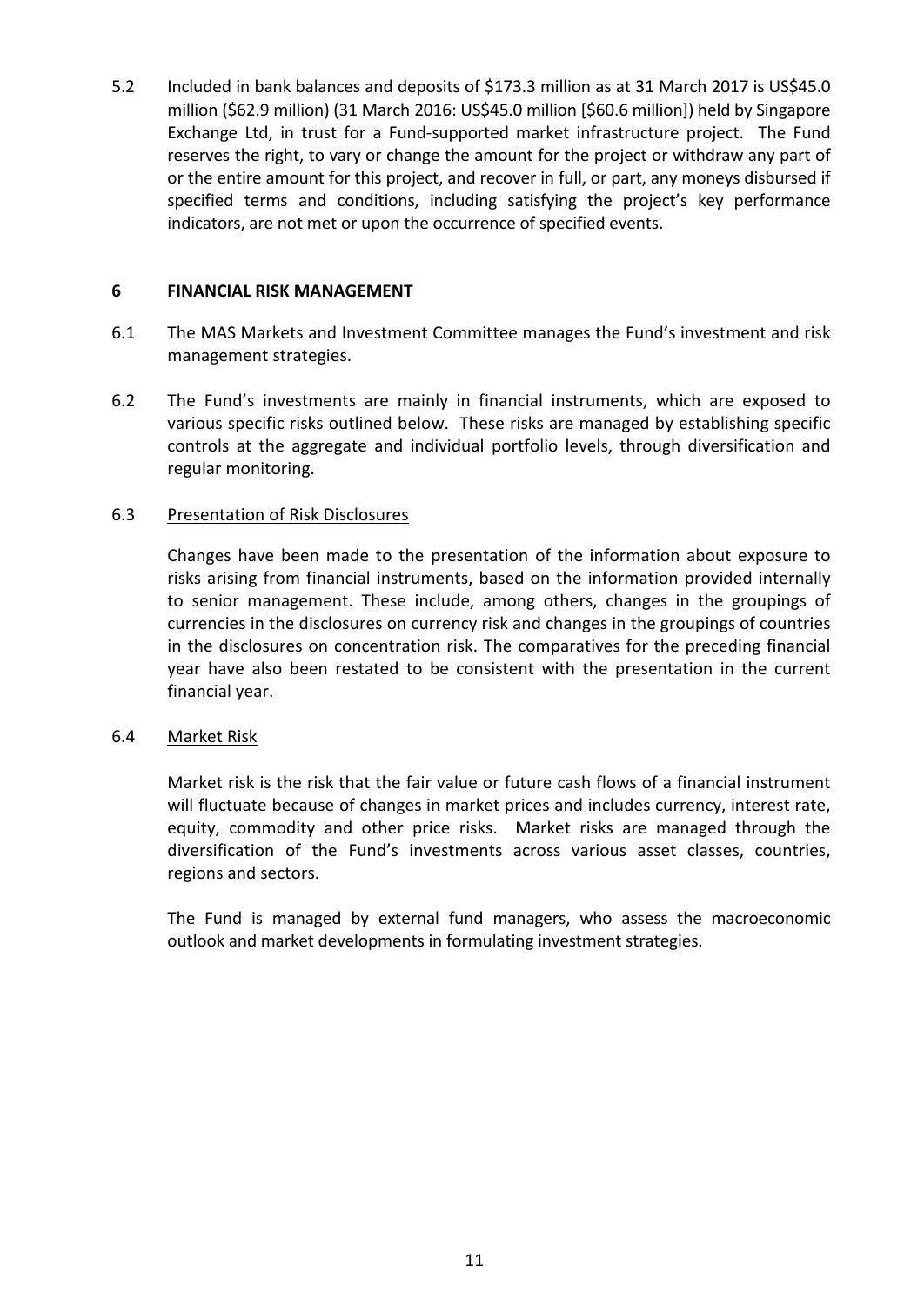Sensitivity analysis is performed for reasonably possible movements in each key variable with all other variables held constant, to demonstrate the impact on profit or loss and equity resulting from the change in each key variable. The correlation of variables will have a significant effect in determining the ultimate fair values and/or amortised costs of financial assets.

|                               | <b>Profit or Loss and Equity Impact</b> |                |
|-------------------------------|-----------------------------------------|----------------|
| <b>Change in Market Risk:</b> | 2017<br>\$'000                          | 2016<br>\$'000 |
| a) Foreign Currency           |                                         |                |
| USD by 5%                     | 32,114                                  | 16,228         |
| BRL by 5%                     | 2,704                                   | 2,262          |
| HKD by 5%                     | 1,690                                   | 1,837          |
| ZAR by 5%                     | 2,423                                   | 2,003          |
| b) Interest Rate              |                                         |                |
| by 1%                         | 35,829                                  | 49,510         |
| c) Equity                     |                                         |                |
| by 10%                        | 45,841                                  | 31,200         |
| d) Commodity                  |                                         |                |
| by 10%                        | 4,618                                   | 3,119          |
|                               |                                         |                |

#### 6.4a) Currency Risk

i) Currency risk is the risk of loss from foreign assets and liabilities due to changes in foreign exchange rates. The table below summarises the Fund's currency risk exposure based on the net carrying amounts of the foreign currency denominated assets and liabilities.

| At 31 March           |           | 2017 |           | 2016 |
|-----------------------|-----------|------|-----------|------|
|                       | \$′000    | ℅    | \$′000    | %    |
| Singapore Dollar      | 465,576   | 32.1 | 665,739   | 50.2 |
| <b>US Dollar</b>      | 642,960   | 44.4 | 324,564   | 24.5 |
| <b>Brazilian Real</b> | 54,088    | 3.7  | 45,241    | 3.4  |
| Hong Kong Dollar      | 33,800    | 2.3  | 36,735    | 2.8  |
| South African Rand    | 48,465    | 3.3  | 40,069    | 3.0  |
| <b>Others</b>         | 205,150   | 14.2 | 212,990   | 16.1 |
| Total                 | 1,450,039 | 100  | 1,325,338 | 100  |

ii) Other currencies include mainly British Pound, Indonesian Rupiah, Malaysian Ringgit and Swedish Krona (31 March 2016: Other currencies include mainly Mexican Peso, Malaysian Ringgit, Polish Zloty and Turkish Lira).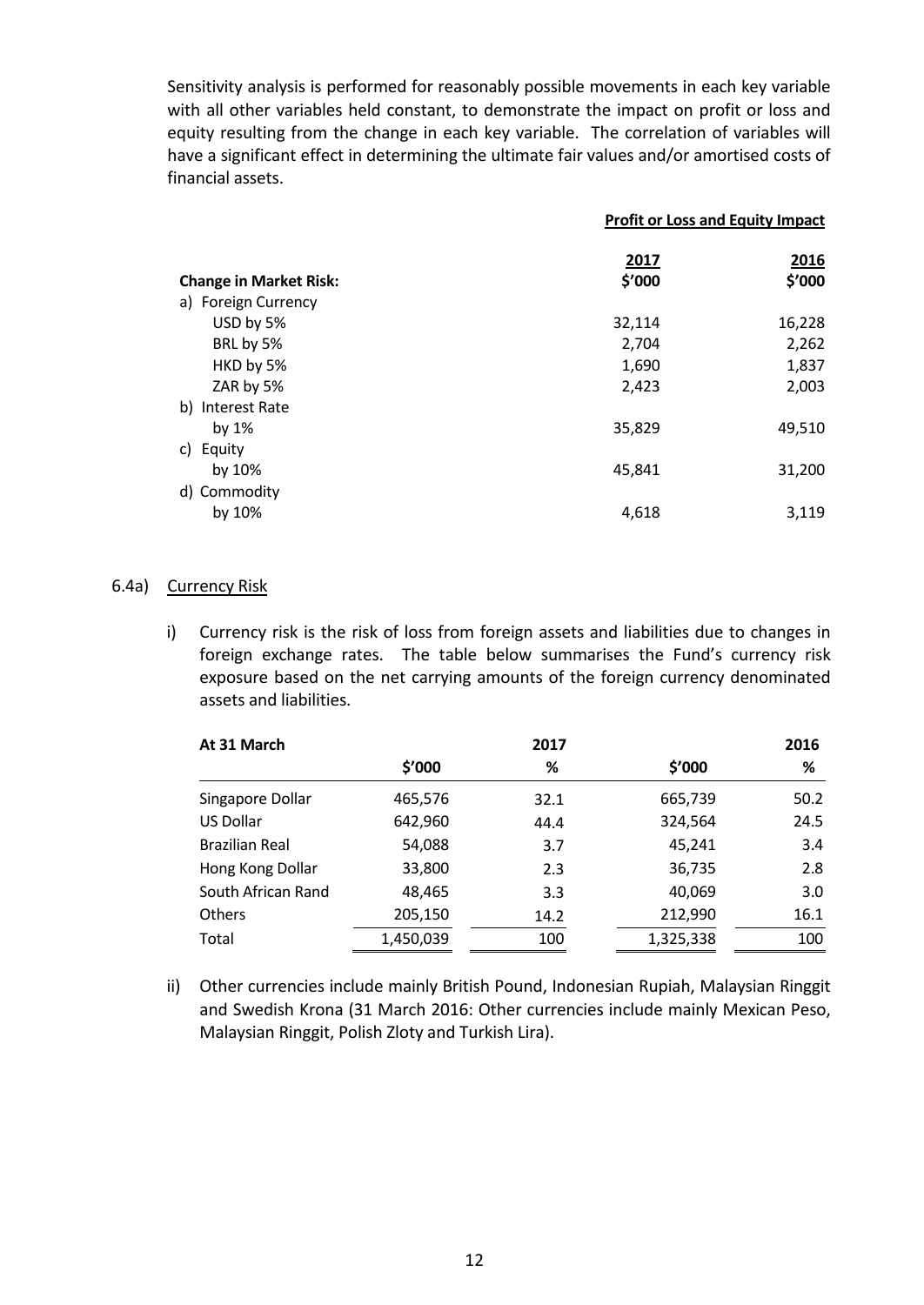#### 6.4b) **Interest Rate Risk**

i) Interest rate risk is the risk of loss from a financial instrument due to changes in market interest rates. The Fund manages interest rate risks by setting duration limits on its investments. The table below summarises the Fund's financial instruments that have exposure to interest rate repricing risks, categorised by the earlier of contractual re-pricing or maturity dates.

| As at 31 March                                             |                |                |                          |                                                |                          | 2017               |
|------------------------------------------------------------|----------------|----------------|--------------------------|------------------------------------------------|--------------------------|--------------------|
|                                                            |                |                |                          | Earlier of Repricing/Contractual Maturity Date |                          | <b>Total</b>       |
|                                                            | Non-Interest   | Up to 3        | Over 3 months            | Over 1 year                                    | Over 5 years             |                    |
|                                                            | <b>Bearing</b> | months         | and                      | and up to                                      |                          |                    |
|                                                            |                |                | up to 1 year             | 5 years                                        |                          |                    |
|                                                            | \$'000         | \$'000         | \$'000                   | \$'000                                         | \$'000                   | $\frac{1}{5}$ '000 |
| <b>ASSETS</b>                                              |                |                |                          |                                                |                          |                    |
| <b>Bank Balances and Deposits</b>                          | 74,420         | 54,165         | 44,713                   |                                                |                          | 173,298            |
| <b>Financial Assets at Fair Value</b>                      |                |                |                          |                                                |                          |                    |
| through Profit or Loss                                     |                |                |                          |                                                |                          |                    |
| <b>Financial Derivatives</b>                               |                |                |                          |                                                |                          |                    |
| Receivable                                                 | 6,925          | 25             | 71                       |                                                |                          | 7,021              |
| <b>Fixed Income Securities</b>                             |                | 115,642        | 289,926                  | 237,003                                        | 406,292                  | 1,048,863          |
| Equities                                                   | 207,829        |                |                          |                                                |                          | 207,829            |
| Infrastructure Fund                                        |                |                |                          |                                                |                          |                    |
| (Unquoted)                                                 | 34,384         |                |                          |                                                |                          | 34,384             |
|                                                            | 249,138        | 115,667        | 289,997                  | 237,003                                        | 406,292                  | 1,298,097          |
| <b>Loans and Receivables</b>                               |                |                |                          |                                                |                          |                    |
| <b>Other Receivables</b>                                   | 14,873         | 12,911         | $\overline{\phantom{a}}$ | ÷,                                             | $\blacksquare$           | 27,784             |
| <b>Receivables from SEL</b>                                |                |                |                          |                                                |                          |                    |
| Holdings Pte Ltd                                           | 2,500          |                |                          |                                                |                          | 2,500              |
|                                                            | 17,373         | 12,911         |                          |                                                | $\overline{a}$           | 30,284             |
| <b>TOTAL ASSETS</b>                                        | 340,931        | 182,743        | 334,710                  | 237,003                                        | 406,292                  | 1,501,679          |
|                                                            |                |                |                          |                                                |                          |                    |
| <b>LIABILITIES</b><br><b>Financial Liabilities at Fair</b> |                |                |                          |                                                |                          |                    |
| Value through Profit or Loss                               |                |                |                          |                                                |                          |                    |
| <b>Financial Derivatives</b>                               |                |                |                          |                                                |                          |                    |
| Payable                                                    | 6,465          | 15             |                          |                                                |                          | 6,480              |
| <b>Accruals and Other Liabilities</b>                      |                |                |                          |                                                |                          |                    |
| Accounts Payable - Grants                                  | 26,447         | $\sim$         | $\blacksquare$           | $\overline{\phantom{a}}$                       | $\bar{\phantom{a}}$      | 26,447             |
| <b>Other Payables</b>                                      | 18,713         | $\overline{a}$ | $\overline{\phantom{a}}$ | $\overline{\phantom{a}}$                       | $\overline{\phantom{a}}$ | 18,713             |
|                                                            | 45,160         |                |                          |                                                |                          | 45,160             |
| <b>TOTAL LIABILITIES</b>                                   | 51,625         | 15             | $\blacksquare$           | $\blacksquare$                                 | $\blacksquare$           | 51,640             |
|                                                            |                |                |                          |                                                |                          |                    |
| <b>NET ASSETS</b>                                          | 289,306        | 182,728        | 334,710                  | 237,003                                        | 406,292                  | 1,450,039          |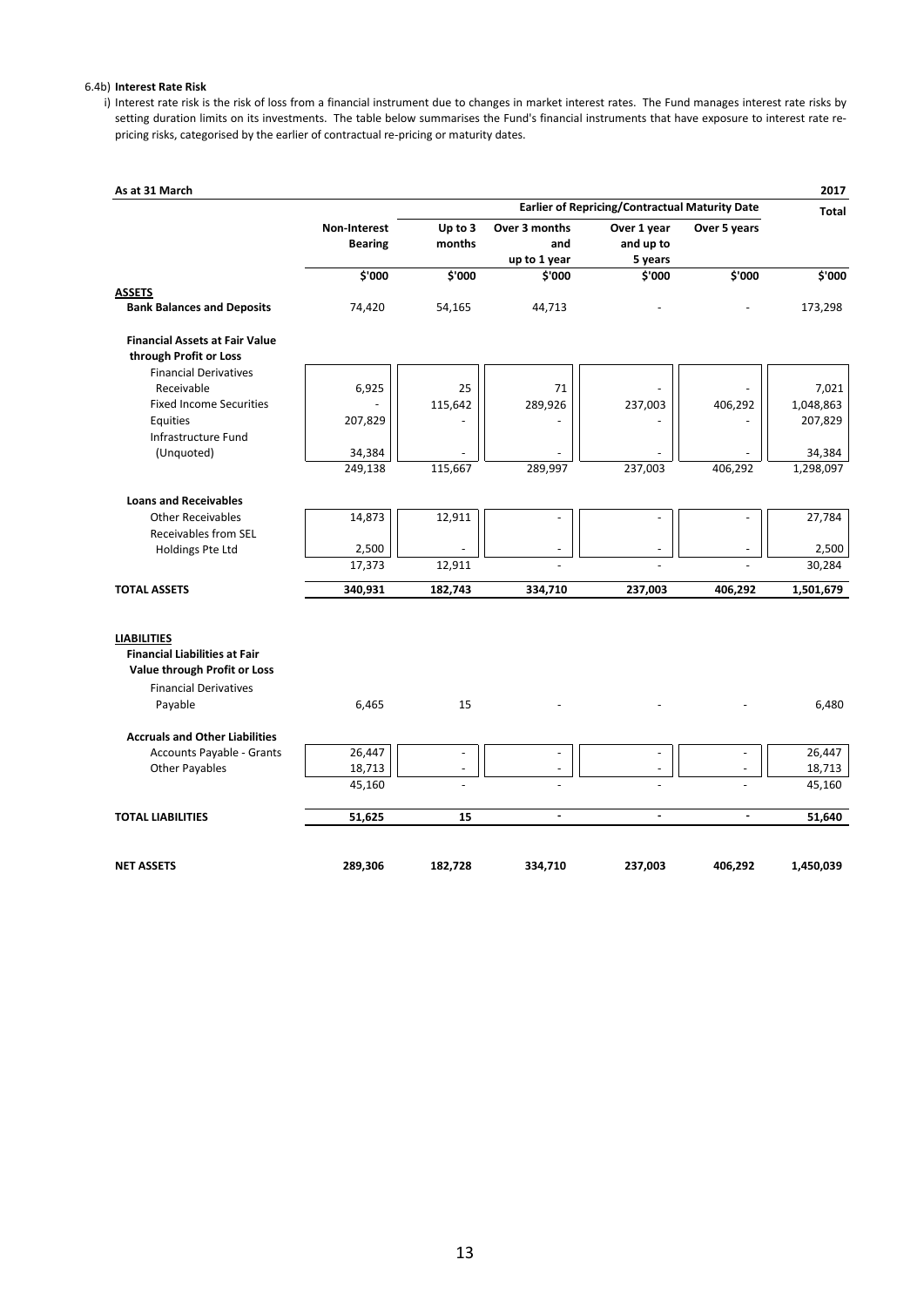#### 6.4b) **Interest Rate Risk (continued)**

| As at 31 March                                             |                |                |                |                                                       |              | 2016         |
|------------------------------------------------------------|----------------|----------------|----------------|-------------------------------------------------------|--------------|--------------|
|                                                            |                |                |                | <b>Earlier of Repricing/Contractual Maturity Date</b> |              | <b>Total</b> |
|                                                            | Non-Interest   | Up to 3        | Over 3 months  | Over 1 year                                           | Over 5 years |              |
|                                                            | <b>Bearing</b> | months         | and            | and up to                                             |              |              |
|                                                            |                |                | up to 1 year   | 5 years                                               |              |              |
|                                                            | \$'000         | \$'000         | \$'000         | \$'000                                                | \$'000       | \$'000       |
| <b>ASSETS</b>                                              |                |                |                |                                                       |              |              |
| <b>Bank Balances and Deposits</b>                          | 59,570         | 92,506         | 43,091         |                                                       |              | 195,167      |
| <b>Financial Assets at Fair Value</b>                      |                |                |                |                                                       |              |              |
| through Profit or Loss                                     |                |                |                |                                                       |              |              |
| <b>Financial Derivatives</b>                               |                |                |                |                                                       |              |              |
| Receivable                                                 | 13,260         | 44             | 62             |                                                       |              | 13,366       |
| <b>Fixed Income Securities</b>                             |                | 150,915        | 23,667         | 271,728                                               | 505,975      | 952,285      |
| Equities                                                   | 170,771        |                |                |                                                       |              | 170,771      |
| Infrastructure Fund                                        |                |                |                |                                                       |              |              |
| (Unquoted)                                                 | 24,449         |                |                |                                                       |              | 24,449       |
|                                                            | 208,480        | 150,959        | 23,729         | 271,728                                               | 505,975      | 1,160,871    |
| <b>Loans and Receivables</b>                               |                |                |                |                                                       |              |              |
| <b>Other Receivables</b>                                   | 13,757         | 642            |                |                                                       |              | 14,399       |
| Receivables from SEL                                       |                |                |                |                                                       |              |              |
| Holdings Pte Ltd                                           | 2,500          |                |                |                                                       |              | 2,500        |
|                                                            | 16,257         | 642            |                |                                                       |              | 16,899       |
| <b>TOTAL ASSETS</b>                                        | 284,307        | 244,107        | 66,820         | 271,728                                               | 505,975      | 1,372,937    |
|                                                            |                |                |                |                                                       |              |              |
| <b>LIABILITIES</b><br><b>Financial Liabilities at Fair</b> |                |                |                |                                                       |              |              |
| Value through Profit or Loss                               |                |                |                |                                                       |              |              |
| <b>Financial Derivatives</b>                               |                |                |                |                                                       |              |              |
| Payable                                                    | 4,473          | 982            |                |                                                       |              | 5,455        |
|                                                            |                |                |                |                                                       |              |              |
| <b>Accruals and Other Liabilities</b>                      |                |                |                |                                                       |              |              |
| Accounts Payable - Grants                                  | 25,431         | $\blacksquare$ | $\blacksquare$ | $\blacksquare$                                        |              | 25,431       |
| <b>Other Payables</b>                                      | 14,424         | 2,289          |                |                                                       |              | 16,713       |
|                                                            | 39,855         | 2,289          |                |                                                       |              | 42,144       |
| <b>TOTAL LIABILITIES</b>                                   | 44,328         | 3,271          | $\sim$         | $\sim$                                                | $\sim$       | 47,599       |
| <b>NET ASSETS</b>                                          | 239,979        | 240,836        | 66,820         | 271,728                                               | 505,975      | 1,325,338    |

ii) The carrying amounts of loans and receivables and accruals and other liabilities approximate their fair value.

iii) The carrying amounts of financial assets pledged as collateral for financial derivatives amounted to \$11.9 million as at 31 March 2017 (31 March 2016: \$4.8 million).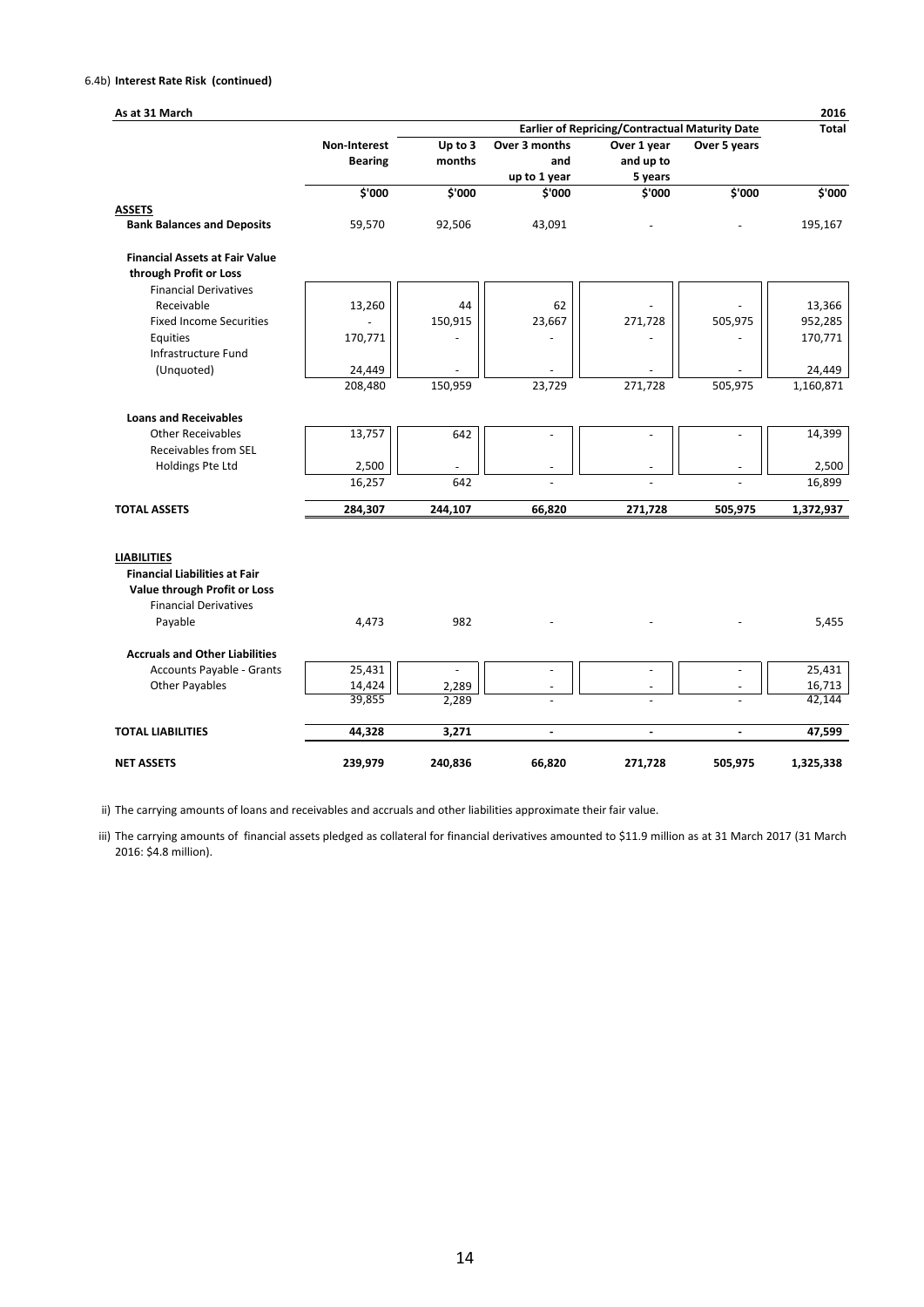## 6.5 Credit Risk

- a) Credit risk is the risk of loss arising from a party's failure to discharge an obligation under a financial contract and includes counterparty and issuer credit risk.
- b) The Fund's credit risks are managed by transacting with entities of acceptable creditworthiness within assigned limits. Credit risks are also mitigated by diversifying credit exposures across counterparties and issuers.
- c) The Fund enters into master netting arrangements with counterparties where it is appropriate and feasible to do so to mitigate counterparty risk. The credit risk associated with favourable contracts is reduced by a master netting arrangement to the extent that if an event of default occurs, all amounts with the counterparty are settled on a net basis. Master netting arrangements do not result in an offset of financial assets and liabilities on the balance sheet, as the legal right to set off the transactions is conditional upon default. These netting arrangements include derivative master agreements such as International Swaps and Derivatives Association (ISDA) Master Agreement and Global Master Repurchase Agreements (GMRA).

The collateral received and posted under these agreements are subject to terms that are in accordance with market practice. In these agreements, the counterparty is typically allowed to sell or re-pledge non-cash collateral (i.e. securities) transferred, but has an obligation to return the securities at maturity. If the securities received decrease in value, the Fund may, in certain circumstances, call for additional collateral.

- d) The Fund manages issuer credit risk by imposing minimum credit rating requirements on the investment of its fixed income securities. Single issuer limits are placed to control the credit exposure to any one issuer and to mitigate the extent of loss resulting from a default.
- e) The total carrying amounts of bank balances, deposits, financial derivatives, fixed income securities, loans and receivables and infrastructure fund represent the Fund's maximum credit exposure.
- f) The credit exposure by rating of the fixed income securities held by the Fund is analysed below:

| As at 31 March     | 2017<br>\$′000 | 2016<br>\$′000 |
|--------------------|----------------|----------------|
| AAA                | 454,385        | 252,504        |
| AA+ to BBB-        | 528,574        | 567,307        |
| Unrated and Others | 65,904         | 132,474        |
|                    | 1,048,863      | 952,285        |

g) The analysis has been updated to align with the current policy of using credit ratings from three rating agencies. The comparatives for the preceding financial year, based on credit ratings from two rating agencies, have not been restated as the relevant data from the additional rating agency was not collected.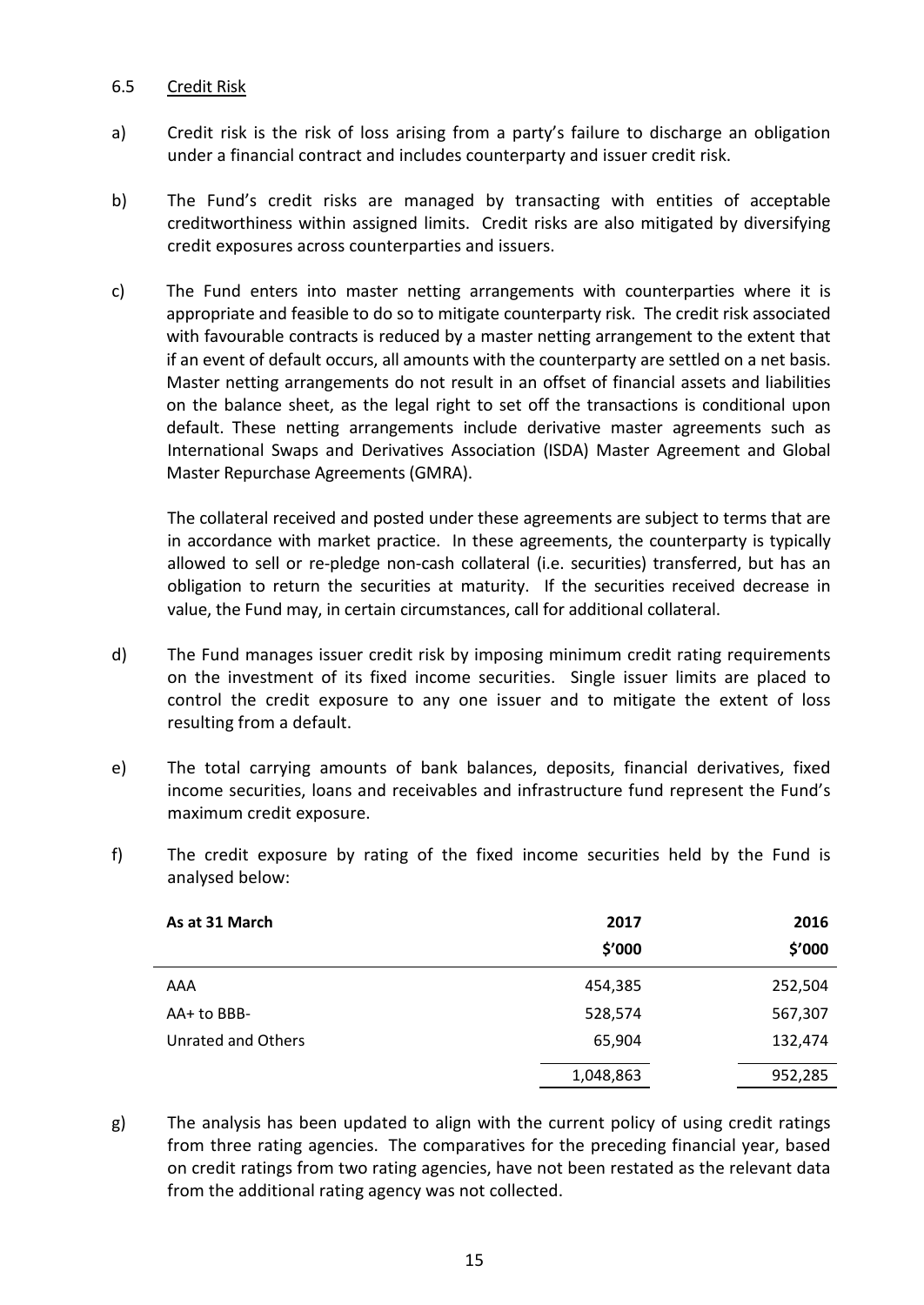#### 6.5h) **Credit Risk (continued)**

The disclosures set out in the tables below pertain to financial assets and liabilities that are not offset in the Fund's balance sheet but are subject to enforceable master netting arrangement or similar agreement that covers similar financial instruments. The disclosures enable the evaluation of the potential effect of netting arrangements on the Fund's financial position.

| As at 31 March 2017                                                                                                   | <b>Gross amounts</b> | <b>Gross amounts</b>                                                          |                                 | <b>Related amounts not set off</b> | <b>Net amount</b> |
|-----------------------------------------------------------------------------------------------------------------------|----------------------|-------------------------------------------------------------------------------|---------------------------------|------------------------------------|-------------------|
|                                                                                                                       | on balance sheet     | subject to netting<br>arrangements but<br>not set off in the<br>balance sheet | <b>Financial</b><br>instruments | Cash<br>collateral                 |                   |
|                                                                                                                       | \$'000               | \$'000                                                                        | \$'000                          | \$'000                             | \$'000            |
|                                                                                                                       |                      | (A)                                                                           | (B)                             | (C)                                | $(A)-(B)-(C)=(D)$ |
| <b>Financial Assets</b><br><b>Financial Assets at Fair</b><br>Value through Profit or<br>Loss                         | 1,298,097            |                                                                               |                                 |                                    |                   |
| <b>Financial Derivatives</b>                                                                                          |                      | 4,828                                                                         | 2,443                           |                                    | 2,385             |
| <b>Loans and Receivables</b>                                                                                          | 30,284               |                                                                               |                                 |                                    |                   |
| Repurchase Agreements                                                                                                 |                      | 12,715                                                                        | 12,715                          |                                    |                   |
|                                                                                                                       |                      | 17,543                                                                        | 15,158                          | $\overline{\phantom{a}}$           | 2,385             |
| <b>Financial Liabilities</b><br><b>Financial Liabilities at</b><br><b>Fair Value through</b>                          | 6,480                |                                                                               |                                 |                                    |                   |
| <b>Profit or Loss</b><br><b>Financial Derivatives</b>                                                                 |                      | 2,923                                                                         | 2,443                           | 196                                | 284               |
|                                                                                                                       |                      | 2,923                                                                         | 2,443                           | 196                                | 284               |
|                                                                                                                       |                      |                                                                               |                                 |                                    |                   |
| As at 31 March 2016                                                                                                   | <b>Gross amounts</b> | <b>Gross amounts</b>                                                          |                                 | <b>Related amounts not set off</b> | <b>Net amount</b> |
|                                                                                                                       | on balance sheet     | subject to netting<br>arrangements but<br>not set off in the<br>balance sheet | <b>Financial</b><br>instruments | Cash<br>collateral                 |                   |
|                                                                                                                       | \$'000               | \$'000                                                                        | \$'000                          | \$'000                             | \$'000            |
| <b>Financial Assets</b>                                                                                               |                      | (A)                                                                           | (B)                             | (C)                                | $(A)-(B)-(C)=(D)$ |
| <b>Financial Assets at Fair</b><br>Value through Profit or<br>Loss                                                    | 1,160,871            |                                                                               |                                 |                                    |                   |
| <b>Financial Derivatives</b>                                                                                          |                      | 3,913                                                                         | 236                             | 2,289                              | 1,388             |
| <b>Loans and Receivables</b><br>Repurchase Agreements                                                                 | 16,899               |                                                                               |                                 |                                    |                   |
|                                                                                                                       |                      | 3,913                                                                         | 236                             | 2,289                              | 1,388             |
| <b>Financial Liabilities</b><br><b>Financial Liabilities at</b><br><b>Fair Value through</b><br><b>Profit or Loss</b> | 5,455                |                                                                               |                                 |                                    |                   |
| <b>Financial Derivatives</b>                                                                                          |                      | 1,294                                                                         | 236                             | 642                                | 416               |
|                                                                                                                       |                      | 1,294                                                                         | 236                             | 642                                | 416               |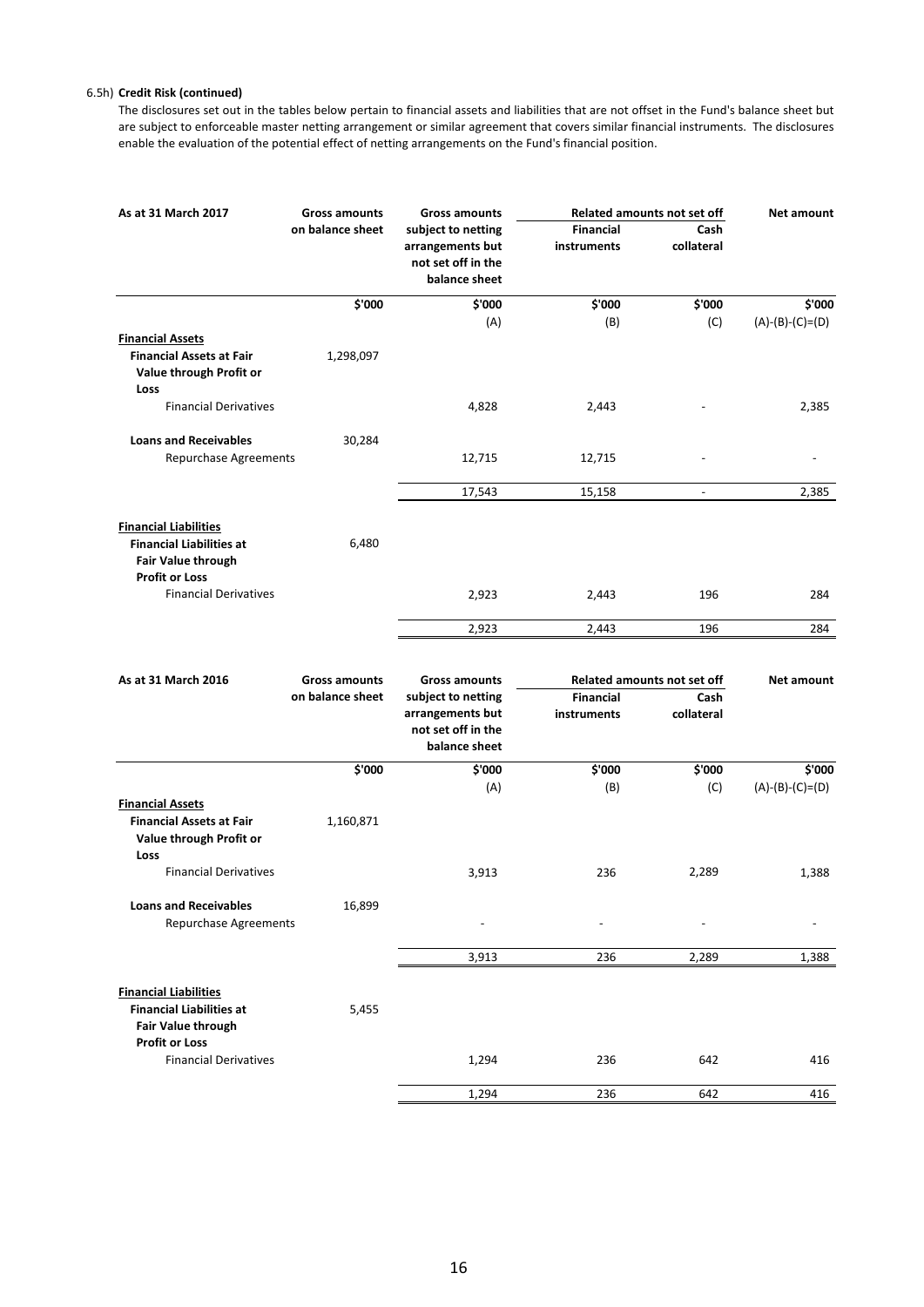i) *Securities Pledged and Transferred*

The Fund enters into transactions like repurchase agreements and securities lending arrangements where financial assets are sold or transferred to counterparties under terms that are in accordance with normal market practice.

The Fund retains substantially all the risks and rewards of these securities and has not derecognised them. In these transactions, the counterparty is typically allowed to sell or re-pledge those securities lent or transferred, but has an obligation to return securities at maturity. If the securities lent decrease in value, the Fund may be required to pledge additional collateral.

For repurchase agreements and securities lending transactions, the securities transferred and lent respectively, are classified as "fair value through profit or loss".

#### j) *Financial Assets that are neither past due nor impaired*

The Fund's balances and deposits with banks, receivables and other investments that are neither past due nor impaired, are mainly with banks and financial institutions with high credit-ratings assigned by international credit-rating agencies.

#### k) *Financial Assets that are past due and/or impaired*

There is no other class of financial assets that is past due except for loans and receivables.

| As at 31 March               |                |                |          | 2017         |
|------------------------------|----------------|----------------|----------|--------------|
|                              | Up to 3 months | Over 3 and     | Over     | <b>Total</b> |
|                              | past due       | up to 6 months | 6 months |              |
|                              |                | past due       | past due |              |
|                              | \$′000         | \$′000         | \$′000   | \$'000       |
| <b>Loans and Receivables</b> |                |                |          |              |
| <b>Receivables</b>           | 150            |                |          | 150          |
|                              |                |                |          |              |
| As at 31 March               |                |                |          | 2016         |
|                              | Up to 3 months | Over 3 and     | Over     | <b>Total</b> |
|                              | past due       | up to 6 months | 6 months |              |
|                              |                | past due       | past due |              |
|                              | \$′000         | \$′000         | \$′000   | \$'000       |
| <b>Loans and Receivables</b> |                |                |          |              |
| Receivables                  |                |                |          |              |

The age analysis of loans and receivables past due but not impaired is as follows:

Receivables up to 3 months past due as at 31 March 2017 were collected in April 2017, after the financial year-end.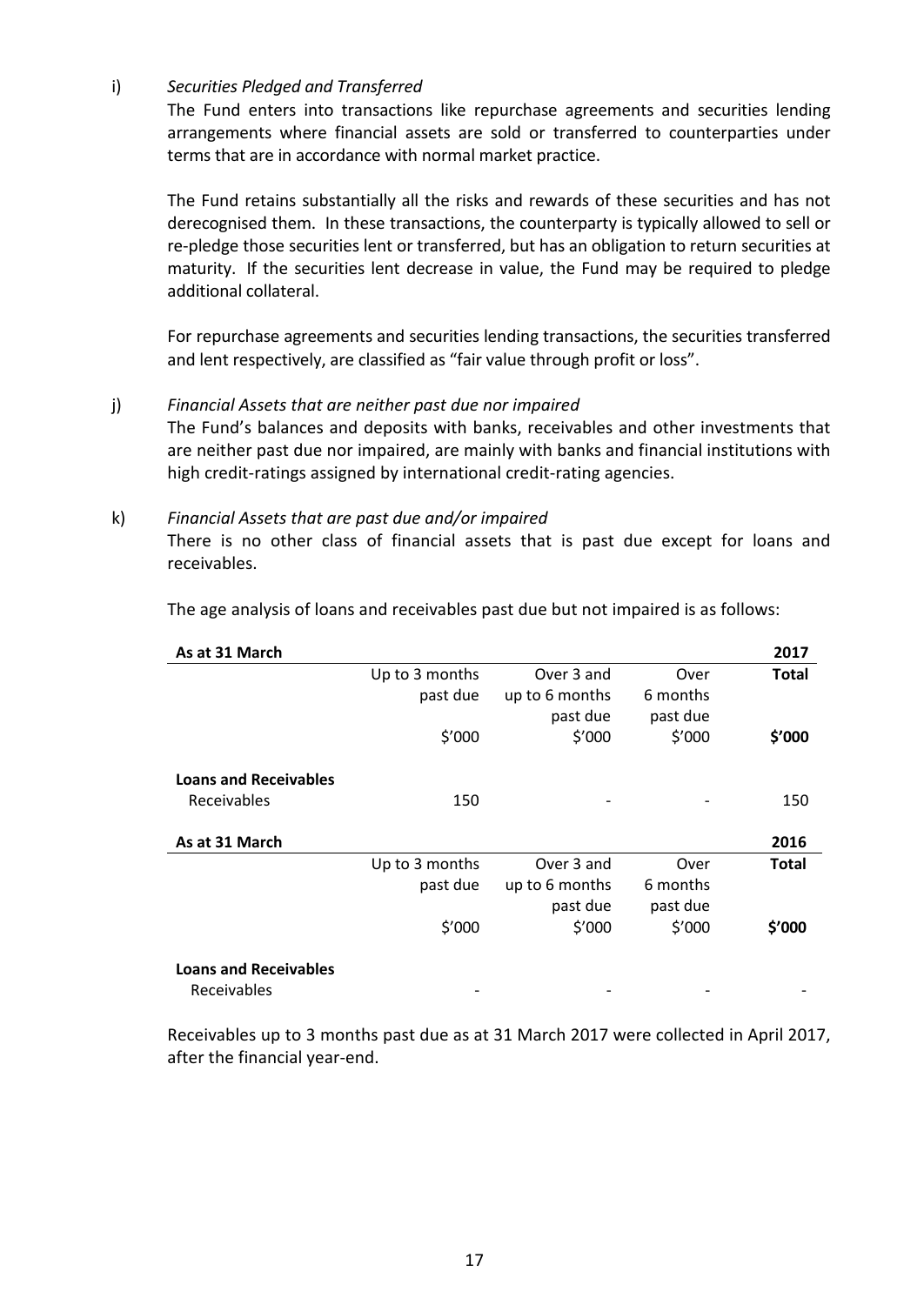#### 6.6 **Liquidity Risk**

Liquidity risk is the risk that the Fund will encounter difficulty in selling a financial asset at close to its fair value at short notice to meet liabilities when they fall due. Limits are imposed on investments to ensure adequate diversification of cash flow sources. The table below analyses the financial assets and liabilities of the Fund based on undiscounted cash flows by remaining contractual maturities.

| As at 31 March                        |                    |                |                          |                          |                                  | 2017                |
|---------------------------------------|--------------------|----------------|--------------------------|--------------------------|----------------------------------|---------------------|
|                                       |                    |                |                          |                          | <b>Contractual Maturity Date</b> | Total               |
|                                       | <b>No Specific</b> | Up to 3 months | Over 3 months            | Over 1 year and          | Over 5 years                     |                     |
|                                       | Maturity           |                | and up to 1              | up to 5 years            |                                  |                     |
|                                       |                    |                | year                     |                          |                                  |                     |
| <b>ASSETS</b>                         | \$'000             | \$'000         | \$'000                   | \$'000                   | \$'000                           | \$'000              |
| <b>Bank Balances and Deposits</b>     | 74,420             | 35,999         |                          | 62,879                   |                                  | 173,298             |
|                                       |                    |                |                          |                          |                                  |                     |
| <b>Financial Assets at Fair Value</b> |                    |                |                          |                          |                                  |                     |
| through Profit or Loss                |                    |                |                          |                          |                                  |                     |
| <b>Financial Derivatives</b>          |                    |                |                          |                          |                                  |                     |
| Receivable                            |                    |                |                          |                          |                                  |                     |
| Net Settled                           |                    | 2,663          | 126                      | 49                       | (89)                             | 2,749               |
| <b>Gross Settled</b>                  |                    |                |                          |                          |                                  |                     |
| Outflow                               |                    | (707, 373)     | (5,002)                  | ÷,                       |                                  | (712, 375)          |
| Inflow                                |                    | 711,527        | 5,102                    |                          |                                  | 716,629             |
| <b>Fixed Income Securities</b>        | 48,483             | 43,124         | 314,297                  | 356,196                  | 547,200                          | 1,309,300           |
| Equities                              | 207,829            |                |                          |                          |                                  | 207,829             |
| Infrastructure Fund<br>(Unquoted)     |                    |                |                          |                          |                                  |                     |
|                                       | 34,384<br>290,696  | 49,941         | 314,523                  | 356,245                  | 547,111                          | 34,384<br>1,558,516 |
|                                       |                    |                |                          |                          |                                  |                     |
| <b>Loans and Receivables</b>          |                    |                |                          |                          |                                  |                     |
| <b>Other Receivables</b>              | 1,782              | 18,301         | ÷,                       | $\overline{\phantom{a}}$ | ÷,                               | 20,083              |
| Receivables from SEL                  |                    |                |                          |                          |                                  |                     |
| Holdings Pte Ltd                      | 2,500              |                |                          |                          |                                  | 2,500               |
|                                       | 4,282              | 18,301         |                          |                          |                                  | 22,583              |
| <b>TOTAL ASSETS</b>                   | 369,398            | 104,241        | 314,523                  | 419,124                  | 547,111                          | 1,754,397           |
|                                       |                    |                |                          |                          |                                  |                     |
| <b>LIABILITIES</b>                    |                    |                |                          |                          |                                  |                     |
| <b>Financial Liabilities at Fair</b>  |                    |                |                          |                          |                                  |                     |
| Value through Profit or Loss          |                    |                |                          |                          |                                  |                     |
| <b>Financial Derivatives</b>          |                    |                |                          |                          |                                  |                     |
| Payable                               |                    |                |                          |                          |                                  |                     |
| Net Settled                           |                    | 2,797          | 763                      | 1,327                    | (808)                            | 4,079               |
| <b>Gross Settled</b>                  |                    |                |                          |                          |                                  |                     |
| Outflow                               |                    | 504,877        | 112                      | $\overline{\phantom{a}}$ |                                  | 504,989             |
| Inflow                                |                    | (502, 220)     | (112)                    |                          |                                  | (502, 332)          |
|                                       |                    | 5,454          | 763                      | 1,327                    | (808)                            | 6,736               |
| <b>Accruals and Other Liabilities</b> |                    |                |                          |                          |                                  |                     |
| Accounts Payable -                    |                    |                |                          |                          |                                  |                     |
| Grants                                | 26,448             |                | $\overline{a}$           | $\overline{\phantom{m}}$ |                                  | 26,448              |
| Other Payables                        | 251                | 18,461         | $\overline{\phantom{a}}$ | ÷,                       |                                  | 18,712              |
|                                       | 26,699             | 18,461         |                          |                          |                                  | 45,160              |
|                                       |                    |                |                          |                          |                                  |                     |
| <b>TOTAL LIABILITIES</b>              | 26,699             | 23,915         | 763                      | 1,327                    | (808)                            | 51,896              |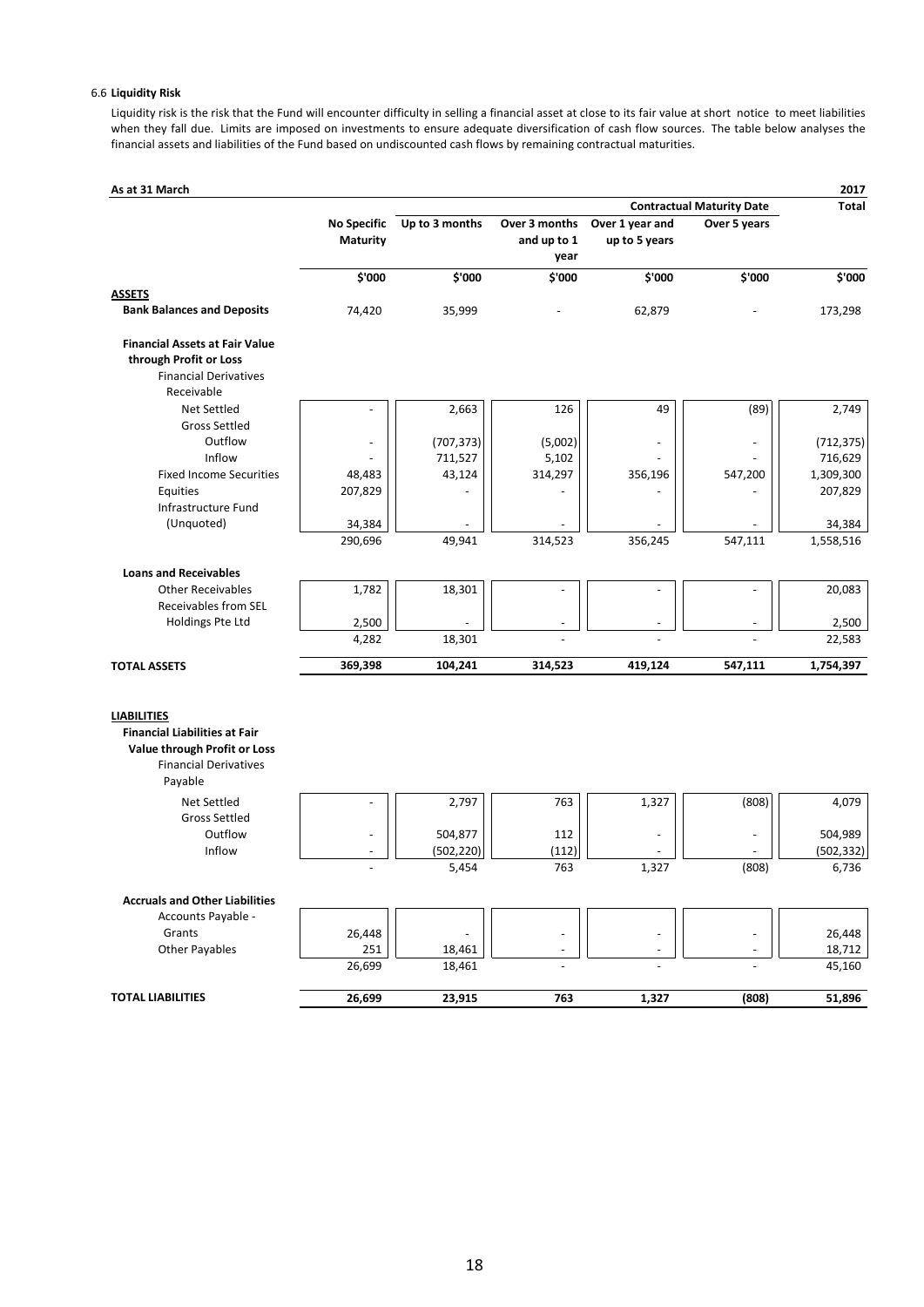#### 6.6 **Liquidity Risk (continued)**

| As at 31 March                                                                                                                        |                                |                       |                              |                                  |                                  | 2016                  |
|---------------------------------------------------------------------------------------------------------------------------------------|--------------------------------|-----------------------|------------------------------|----------------------------------|----------------------------------|-----------------------|
|                                                                                                                                       |                                |                       |                              |                                  | <b>Contractual Maturity Date</b> | <b>Total</b>          |
|                                                                                                                                       | <b>No Specific</b><br>Maturity | Up to 3 months        | Over 3 months<br>and up to 1 | Over 1 year and<br>up to 5 years | Over 5 years                     |                       |
|                                                                                                                                       | \$'000                         | \$'000                | year<br>\$'000               | \$'000                           | \$'000                           | \$'000                |
| <b>ASSETS</b>                                                                                                                         |                                |                       |                              |                                  |                                  |                       |
| <b>Bank Balances and Deposits</b>                                                                                                     | 59,570                         | 75,000                |                              | 60,597                           |                                  | 195,167               |
| <b>Financial Assets at Fair Value</b><br>through Profit or Loss<br><b>Financial Derivatives</b>                                       |                                |                       |                              |                                  |                                  |                       |
| Receivable                                                                                                                            |                                |                       |                              |                                  |                                  |                       |
| Net Settled                                                                                                                           |                                | 4,542                 | 269                          | 236                              | 13                               | 5,060                 |
| <b>Gross Settled</b>                                                                                                                  |                                |                       |                              |                                  |                                  |                       |
| Outflow<br>Inflow                                                                                                                     |                                | (388, 479)            | -                            |                                  |                                  | (388, 479)            |
| <b>Fixed Income Securities</b>                                                                                                        | 46,436                         | 396,771<br>92,510     | 51,135                       | 382,115                          | 632,862                          | 396,771<br>1,205,058  |
| Equities                                                                                                                              | 170,771                        |                       |                              |                                  |                                  | 170,771               |
| Infrastructure Fund                                                                                                                   |                                |                       |                              |                                  |                                  |                       |
| (Unquoted)                                                                                                                            | 24,449                         |                       |                              |                                  |                                  | 24,449                |
|                                                                                                                                       | 241,656                        | 105,344               | 51,404                       | 382,351                          | 632,875                          | 1,413,630             |
| Receivables from SEL<br>Holdings Pte Ltd                                                                                              | 2,500<br>5,008                 | 4,299                 |                              |                                  |                                  | 2,500<br>9,307        |
| <b>TOTAL ASSETS</b>                                                                                                                   | 306,234                        | 184,643               | 51,404                       | 442,948                          | 632,875                          | 1,618,104             |
| <b>LIABILITIES</b><br><b>Financial Liabilities at Fair</b><br>Value through Profit or Loss<br><b>Financial Derivatives</b><br>Payable |                                |                       |                              |                                  |                                  |                       |
| Net Settled                                                                                                                           |                                | 1,463                 | 462                          | 600                              | 3                                | 2,528                 |
| <b>Gross Settled</b><br>Outflow<br>Inflow                                                                                             |                                | 191,410<br>(188, 889) | L                            |                                  |                                  | 191,410<br>(188, 889) |
|                                                                                                                                       |                                | 3,984                 | 462                          | 600                              | 3                                | 5,049                 |
| <b>Accruals and Other Liabilities</b>                                                                                                 |                                |                       |                              |                                  |                                  |                       |
| Accounts Payable -<br>Grants                                                                                                          | 25,431                         |                       |                              |                                  |                                  | 25,431                |
| <b>Other Payables</b>                                                                                                                 | 2,434                          | 14,279                |                              |                                  |                                  | 16,713                |
|                                                                                                                                       | 27,865                         | 14,279                |                              |                                  |                                  | 42,144                |
| <b>TOTAL LIABILITIES</b>                                                                                                              | 27,865                         | 18,263                | 462                          | 600                              | 3                                | 47,193                |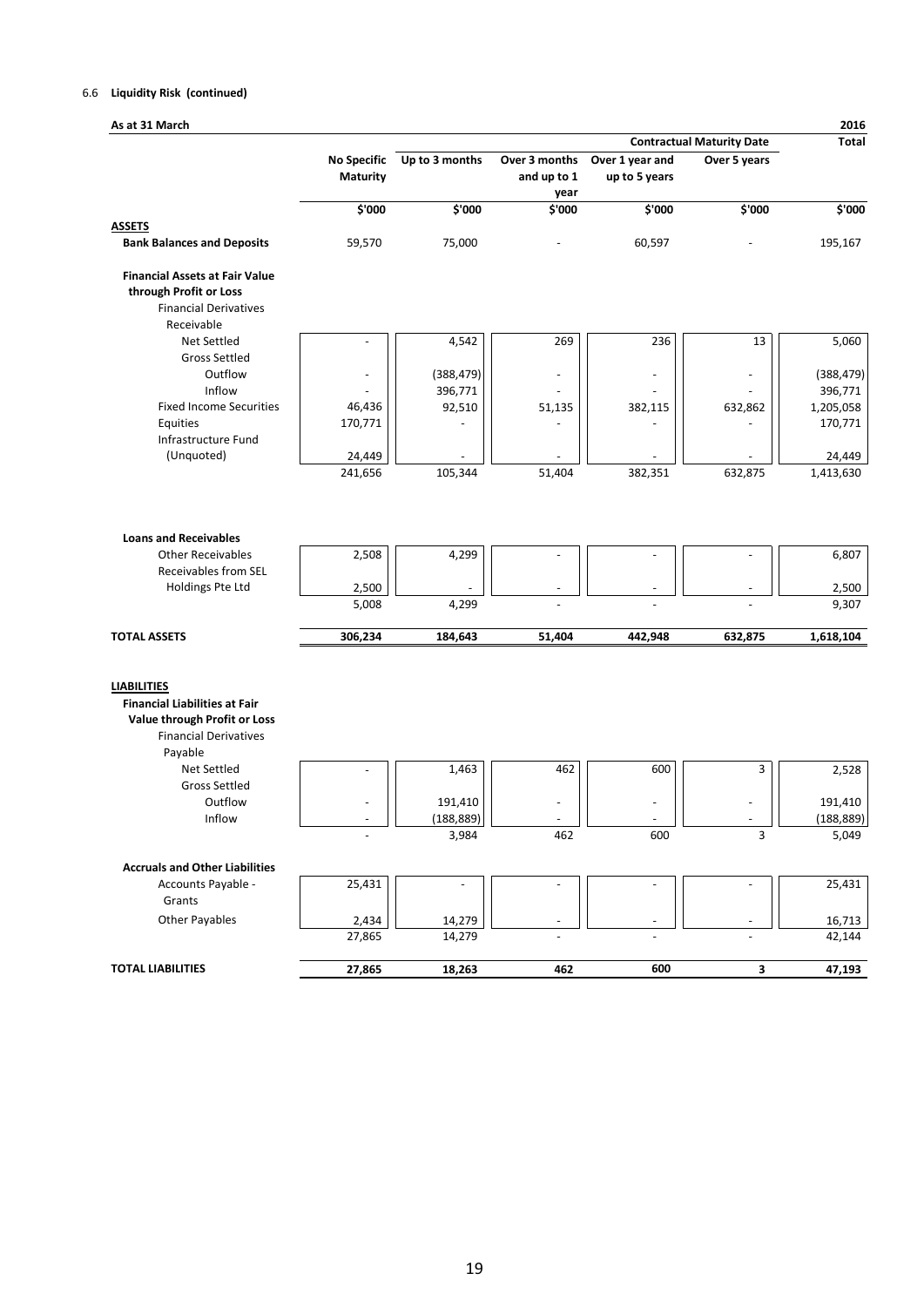#### 6.7 **Concentration Risk**

Concentration risk is the risk of loss arising due to a disproportionate exposure to specific countries, regions and sectors. Investment limits are set to provide diversification of financial assets across countries, regions and sectors to mitigate concentration risk. The table below summarises the Fund's exposure to concentration risk.

| As at 31 March                    |                 |                |                              |               | 2017         |
|-----------------------------------|-----------------|----------------|------------------------------|---------------|--------------|
|                                   |                 |                | Europe, the<br>Middle East & |               |              |
|                                   | <b>Americas</b> | Asia & Oceania | Africa (EMEA)                | <b>Others</b> | <b>Total</b> |
|                                   | \$'000          | \$'000         | \$'000                       | \$'000        | \$'000       |
| <b>FIXED INCOME SECURITIES</b>    |                 |                |                              |               |              |
| Government                        | 388,393         | 143,552        | 108,735                      |               | 640,680      |
| <b>Government Related</b>         | 15,427          | 27,217         | 3,861                        |               | 46,505       |
| <b>Corporates</b>                 | 189,680         | 41,154         | 71,448                       |               | 302,282      |
| <b>Others</b>                     | 10,863          |                | 84                           | 48,449        | 59,396       |
| <b>Total</b>                      | 604,363         | 211,923        | 184,128                      | 48,449        | 1,048,863    |
|                                   |                 |                |                              |               |              |
| <b>EQUITIES</b>                   |                 |                |                              |               |              |
| <b>Consumer Discretionary</b>     |                 | 11,092         | 3,042                        |               | 14,134       |
| <b>Consumer Staples</b>           | 15,765          | 13,044         | 5,244                        |               | 34,053       |
| <b>Financials</b>                 | 10,032          | 28,745         | 11,851                       |               | 50,628       |
| <b>Industrials</b>                | 12,113          | 9,606          |                              |               | 21,719       |
| <b>Information Technology</b>     | 2,104           | 41,688         | 4,822                        |               | 48,614       |
| <b>Telecommunication Services</b> | 4,327           | 14,067         | 9,317                        |               | 27,711       |
| <b>Utilities</b>                  | 2,153           | 8,536          |                              |               | 10,689       |
| <b>Energy</b>                     | 281             |                | ٠                            |               | 281          |
| <b>Total</b>                      | 46,775          | 126,778        | 34,276                       | ۰             | 207,829      |

| As at 31 March                    |                 |                |                              |               | 2016    |
|-----------------------------------|-----------------|----------------|------------------------------|---------------|---------|
|                                   |                 |                | Europe, the<br>Middle East & |               |         |
|                                   | <b>Americas</b> | Asia & Oceania | Africa (EMEA)                | <b>Others</b> | Total   |
|                                   | \$'000          | \$'000         | \$'000                       | \$'000        | \$'000  |
| <b>FIXED INCOME SECURITIES</b>    |                 |                |                              |               |         |
| Government                        | 188,040         | 194,187        | 185,184                      |               | 567,411 |
| <b>Government Related</b>         | 12,665          | 32,491         | 10,302                       |               | 55,458  |
| Corporates                        | 144,529         | 35,613         | 74,634                       |               | 254,776 |
| <b>Others</b>                     | 21,154          | 1,029          | 6,037                        | 46,420        | 74,640  |
| <b>Total</b>                      | 366,388         | 263,320        | 276,157                      | 46,420        | 952,285 |
|                                   |                 |                |                              |               |         |
| <b>EQUITIES</b>                   |                 |                |                              |               |         |
| <b>Consumer Discretionary</b>     |                 | 11,020         | 2,657                        |               | 13,677  |
| <b>Consumer Staples</b>           | 13,992          | 11,129         | 781                          |               | 25,902  |
| <b>Financials</b>                 | 2,320           | 25,765         | 6,398                        |               | 34,483  |
| <b>Industrials</b>                | 8,363           | 8,572          |                              |               | 16,935  |
| <b>Information Technology</b>     | 2,824           | 34,657         | 7,331                        |               | 44,812  |
| <b>Telecommunication Services</b> | 4,804           | 17,965         | 5,682                        |               | 28,451  |
| <b>Utilities</b>                  |                 | 6,511          |                              |               | 6,511   |
| <b>Energy</b>                     |                 |                |                              |               |         |
| <b>Total</b>                      | 32,303          | 115,619        | 22,849                       |               | 170,771 |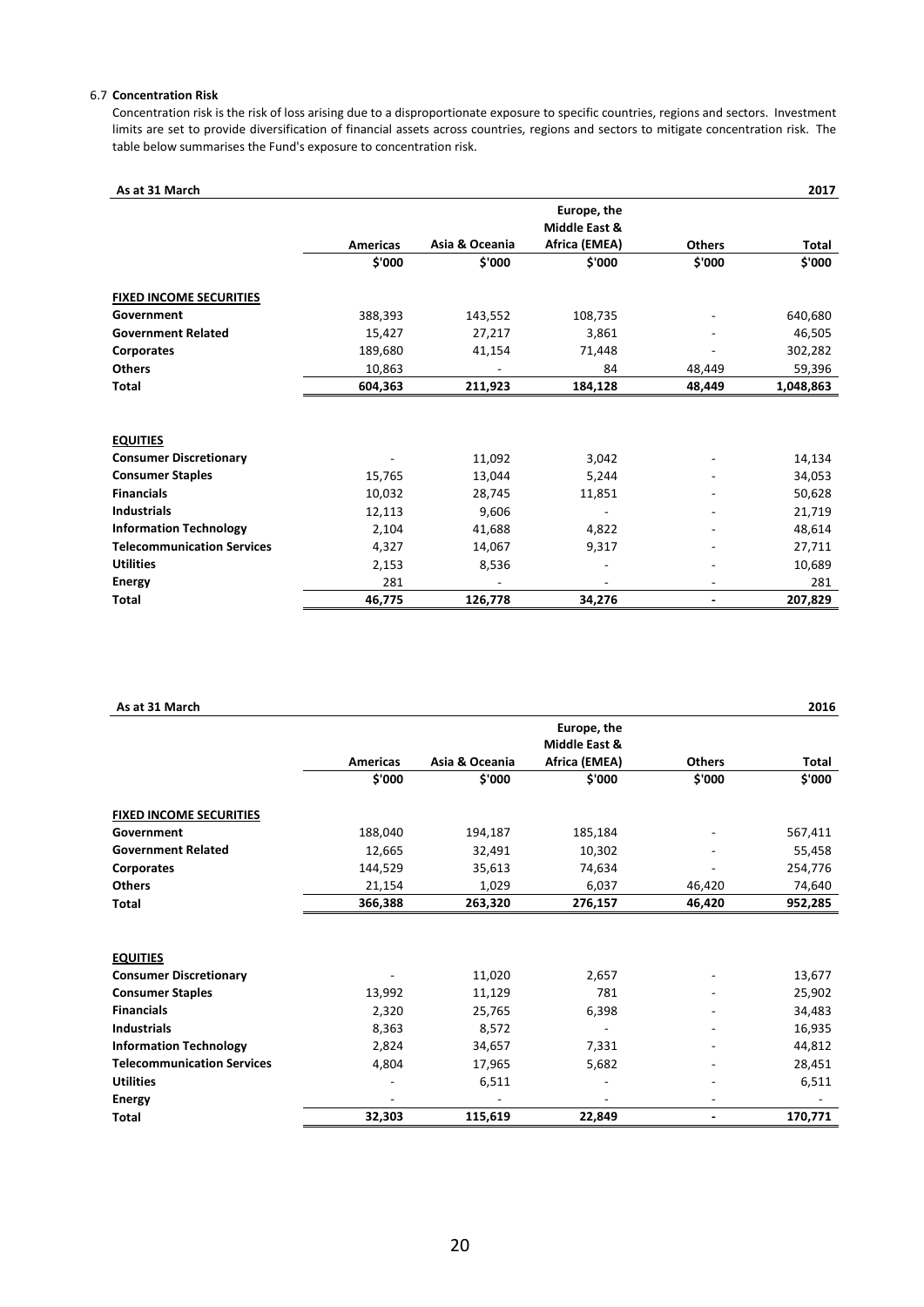## 6.8 Fair Values of Financial Assets and Liabilities

- a) The Fund assesses and classifies its financial assets and liabilities measured at fair value into three levels of fair value hierarchy based on the availability of observable market prices, data or inputs:
	- i) Level 1: quoted prices (unadjusted) in active markets for identical assets or liabilities that can be accessed at the measurement date;
	- ii) Level 2: inputs other than quoted prices included within Level 1 that are observable for the asset or liability, either directly (i.e. as prices) or indirectly (i.e. derived from prices). Where the fair value of the financial instrument is measured by a valuation technique that uses independently sourced broker, dealer quotes and observable market parameters such as foreign exchange rates, yield curves and volatilities, it is disclosed at this level; and
	- iii) Level 3: inputs for the asset or liability that are not based on observable market data (unobservable inputs). Where no market data can be observed and judgement is required, the valuation of the financial instrument takes into account factors such as the illiquidity and price volatility of the asset class as well as adjustments for uncertainties in the input parameters and valuation modelling methods.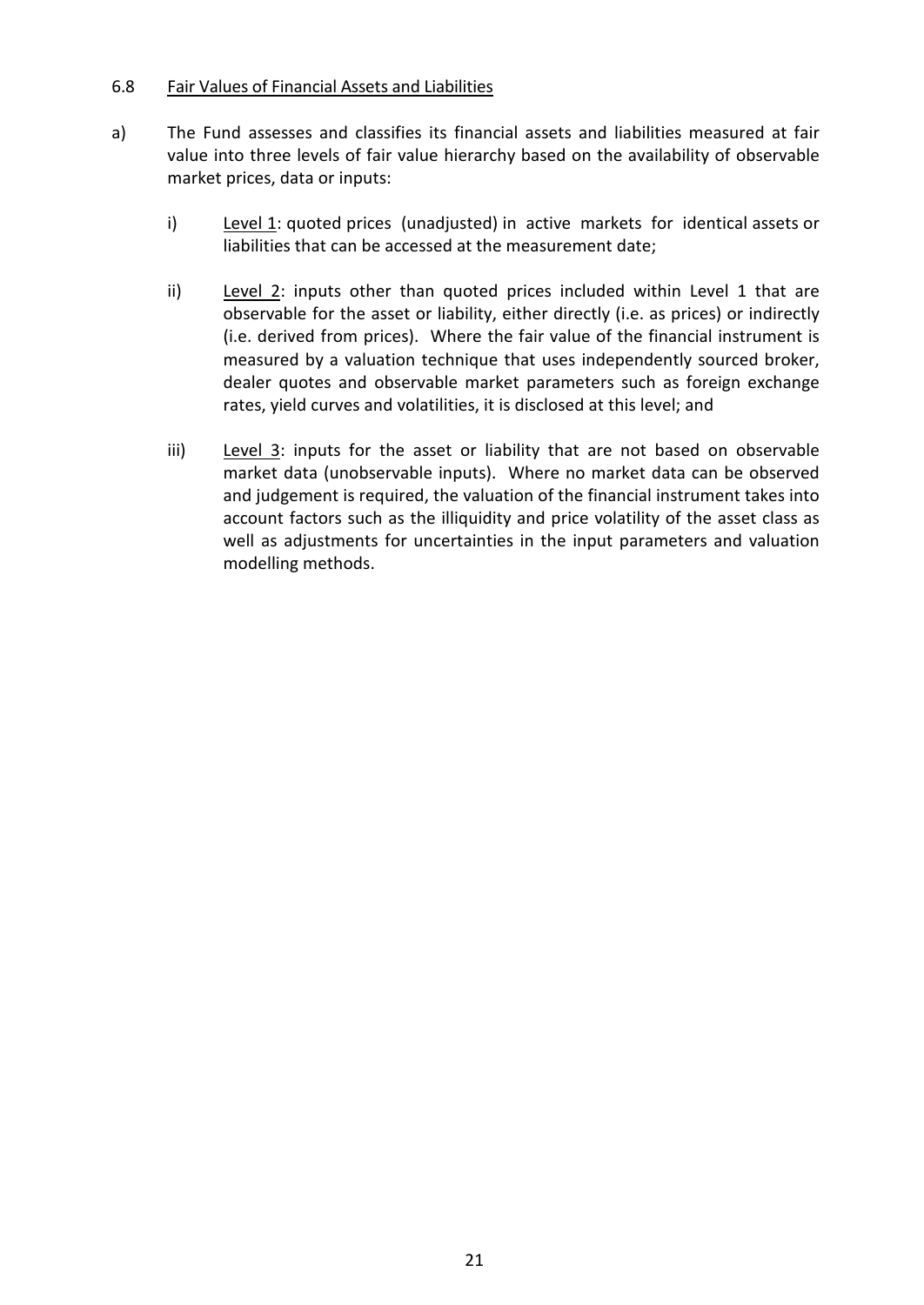#### 6.8b) **Assets and Liabilities Measured at Fair Value**

The following table summarises the financial assets and liabilities recorded at fair value by level of the fair value hierarchy.

| As at 31 March                             |         |         |         | 2017      |
|--------------------------------------------|---------|---------|---------|-----------|
|                                            | Level 1 | Level 2 | Level 3 | Total     |
|                                            | \$'000  | \$'000  | \$'000  | \$'000    |
| <b>Financial Assets at Fair Value</b>      |         |         |         |           |
| through Profit or Loss                     |         |         |         |           |
| <b>Financial Derivatives Receivable</b>    | 2,058   | 4,963   |         | 7,021     |
| <b>Fixed Income Securities</b>             | 442,125 | 606,738 |         | 1,048,863 |
| Equities                                   | 207,829 |         |         | 207,829   |
| Infrastructure Fund (Unquoted)             |         |         | 34,384  | 34,384    |
|                                            | 652,012 | 611,701 | 34,384  | 1,298,097 |
| <b>Financial Liabilities at Fair Value</b> |         |         |         |           |
| through Profit or Loss                     |         |         |         |           |
| <b>Financial Derivatives Payable</b>       | 2,759   | 3,721   |         | 6,480     |
|                                            | 2,759   | 3,721   |         | 6,480     |

| As at 31 March                                          |         |                          |         | 2016      |
|---------------------------------------------------------|---------|--------------------------|---------|-----------|
|                                                         | Level 1 | Level 2                  | Level 3 | Total     |
|                                                         | \$'000  | \$'000                   | \$'000  | \$'000    |
| <b>Financial Assets at Fair Value</b>                   |         |                          |         |           |
| through Profit or Loss                                  |         |                          |         |           |
| <b>Financial Derivatives Receivable</b>                 | 1,873   | 11,493                   |         | 13,366    |
| <b>Fixed Income Securities</b>                          | 300,775 | 651,510                  |         | 952,285   |
| Equities                                                | 170,771 | -                        |         | 170,771   |
| Infrastructure Fund (Unquoted)                          |         | $\overline{\phantom{0}}$ | 24,449  | 24,449    |
|                                                         | 473,419 | 663,003                  | 24,449  | 1,160,871 |
|                                                         |         |                          |         |           |
| <b>Financial Liabilities at Fair Value</b>              |         |                          |         |           |
| through Profit or Loss<br>Financial Derivatives Payable | 1,559   | 3,896                    |         | 5,455     |
|                                                         | 1,559   | 3,896                    |         | 5,455     |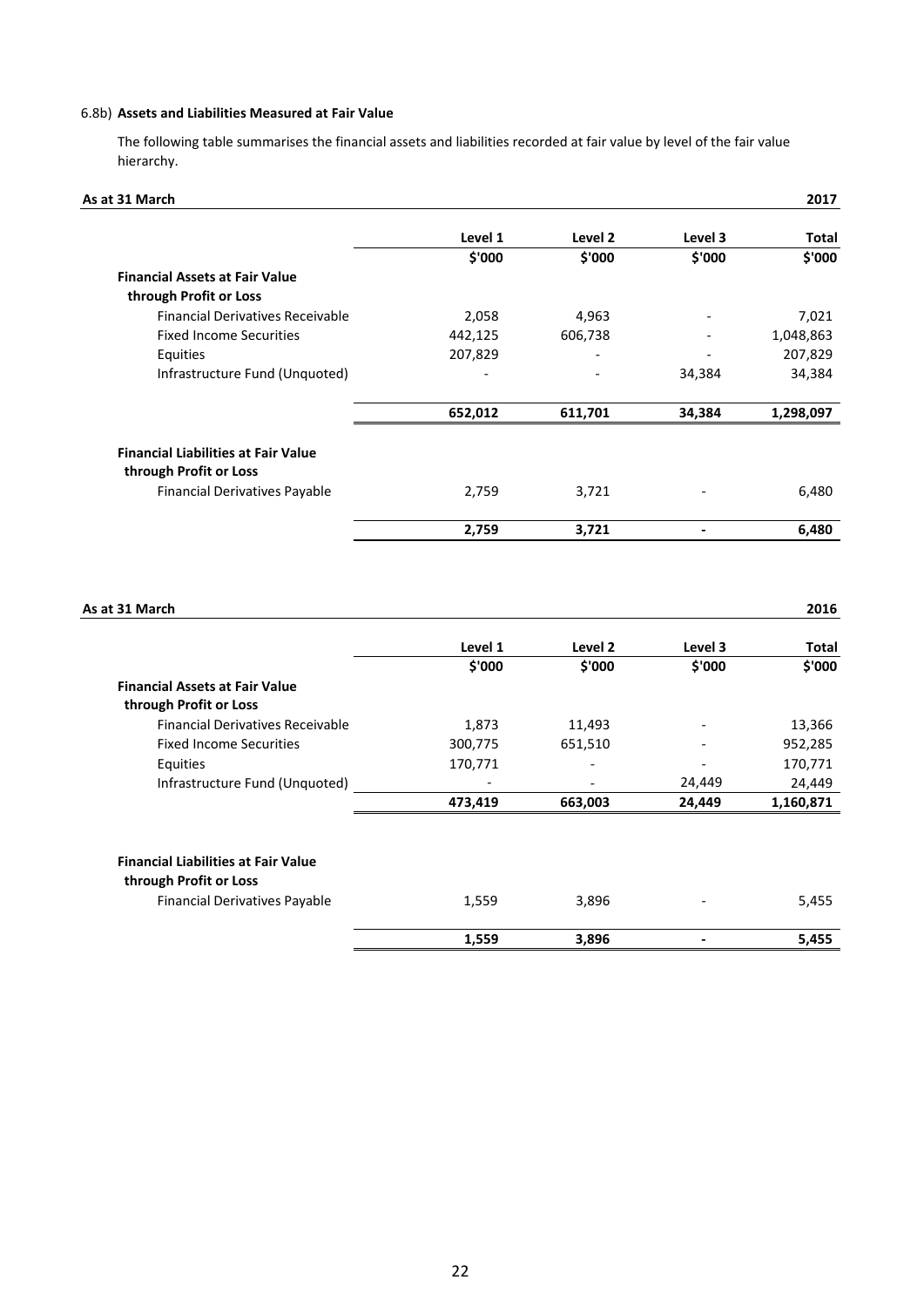#### 6.8c) **Transfers from/to Level 1 and 2**

There are no transfers from/to Level 1 and 2 within the fair value hierarchy during the financial years ended 31 March 2017 and 2016.

#### 6.8d) **Assets Measured at Fair Value under Level 3**

Movements in the Fund's Level 3 financial assets are as follows:

| As at 31 March                                                                | 2017                  | 2016                  |
|-------------------------------------------------------------------------------|-----------------------|-----------------------|
|                                                                               | <b>Infrastructure</b> | <b>Infrastructure</b> |
|                                                                               | <b>Fund</b>           | Fund                  |
|                                                                               | (Unquoted)            | (Unquoted)            |
|                                                                               | \$'000                | \$'000                |
| Financial Assets at Fair Value through Profit or Loss                         |                       |                       |
| <b>Balance as at 1 April</b>                                                  | 24,449                | 14,475                |
| - Gain/(Loss) from Financial Instruments at Fair Value through Profit or Loss | 1,664                 | (1,841)               |
| - Foreign Exchange Gain/(Loss)                                                | 850                   | (348)                 |
| Total Unrealised Gains or Losses recognised in Profit/(Loss)                  | 2,514                 | (2, 189)              |
| Purchases                                                                     | 7,421                 | 12,163                |
| <b>Balance as at 31 March</b>                                                 | 34,384                | 24,449                |

Financial assets are transferred into Level 3 when their valuation inputs are no longer based on observable market data. Transfers of financial assets out of Level 3 are made when their valuation inputs can be based on observable market data.

#### 6.8e) **Effect of Changes in Significant Unobservable Inputs of Level 3 Financial Instruments**

| <b>Financial Assets at Fair Value</b><br>through Profit or Loss | Fair Value as at<br>31 March 2017<br>\$'000 | Fair Value as at<br>31 March 2016<br>\$'000 | <b>Valuation</b><br><b>Techniaue</b> | Unobservable<br>Input                      | Range of<br><b>Inputs</b> |
|-----------------------------------------------------------------|---------------------------------------------|---------------------------------------------|--------------------------------------|--------------------------------------------|---------------------------|
| Infrastructure Fund (Unquoted)                                  | 34.384                                      | 24.449                                      | Net asset value                      | Adjusted net<br>asset value of<br>the Fund | N/A                       |
| <b>Total</b>                                                    | 34,384                                      | 24,449                                      |                                      |                                            |                           |

The fair value of the investment in the unquoted infrastructure fund has been estimated by the Fund's share of the net asset value of the infrastructure fund.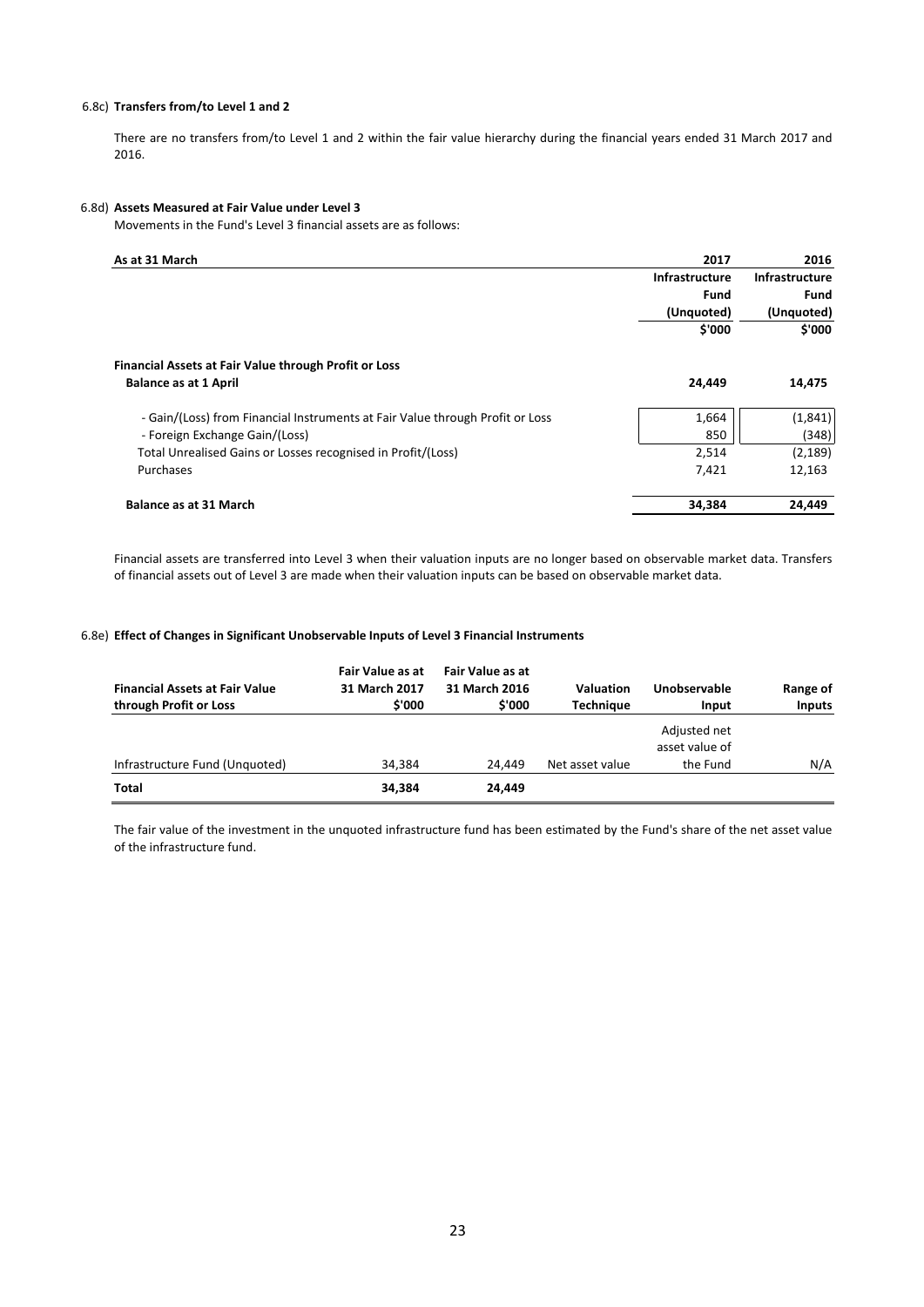#### **7 FINANCIAL DERIVATIVES: ASSETS/LIABILITIES**

Derivative financial instruments are financial instruments whose values fluctuate in response to changes in the values of the underlying assets, interest or exchange rates or indices and include forwards, futures, options and swaps. These instruments allow the Fund to transfer, modify or reduce their foreign exchange and interest rate risks.

*Forward foreign exchange* contracts are agreements to purchase or sell fixed amounts of currency at agreed rates of exchange on a specified future date.

*Foreign exchange futures* are exchange-traded agreements to purchase or sell a standard amount of a specified currency at an agreed rate of exchange on a specified future date.

*Interest rate futures* are typically exchange-traded agreements to purchase or sell a standard amount of a specified fixed income security or time deposit at an agreed interest rate on a specified future date.

*Interest rate swaps* are agreements that involve the exchange of interest obligations with a counterparty for a specified period without exchanging the underlying (or notional) principal.

*Equity-related futures* are typically exchange-traded agreements to purchase or sell a standard amount of a specified equity index at an agreed price or level on a specified future date.

*Equity-related swaps* are agreements to exchange payments based on an equity-linked return against a reference interest rate for a specified period.

*Commodity-related futures* are exchange-traded agreements to purchase or sell a standard amount of a specified commodity or commodity index at an agreed price on a specified future date.

*Credit default swaps* involve the transfer of credit risk of a reference asset from the protection buyer to the protection seller. The protection buyer makes one or more payments to the seller in exchange for the seller's obligation to make a payment to the buyer contingent upon the occurrence of a pre-defined credit event related to a specified reference entity or an underlying pool of liquid corporate issuers.

7.1 The notional amounts of certain types of financial instruments provide a basis for comparison with instruments recognised on the balance sheet but do not necessarily indicate the amounts of future cash flows involved or the current fair value of the instrument and, therefore, do not indicate the Fund's exposure to credit or price risks. The fair values of derivative instruments are normally zero or negligible at inception and the subsequent change in value is favourable (derivative assets) or unfavourable (derivative liabilities) as a result of fluctuations in market interest rates or foreign exchange rates relative to their terms. The aggregate notional amount of derivative financial instruments, the extent to which the instruments are favourable and unfavourable and, thus the aggregate fair values of derivative financial assets and liabilities can fluctuate significantly from time to time.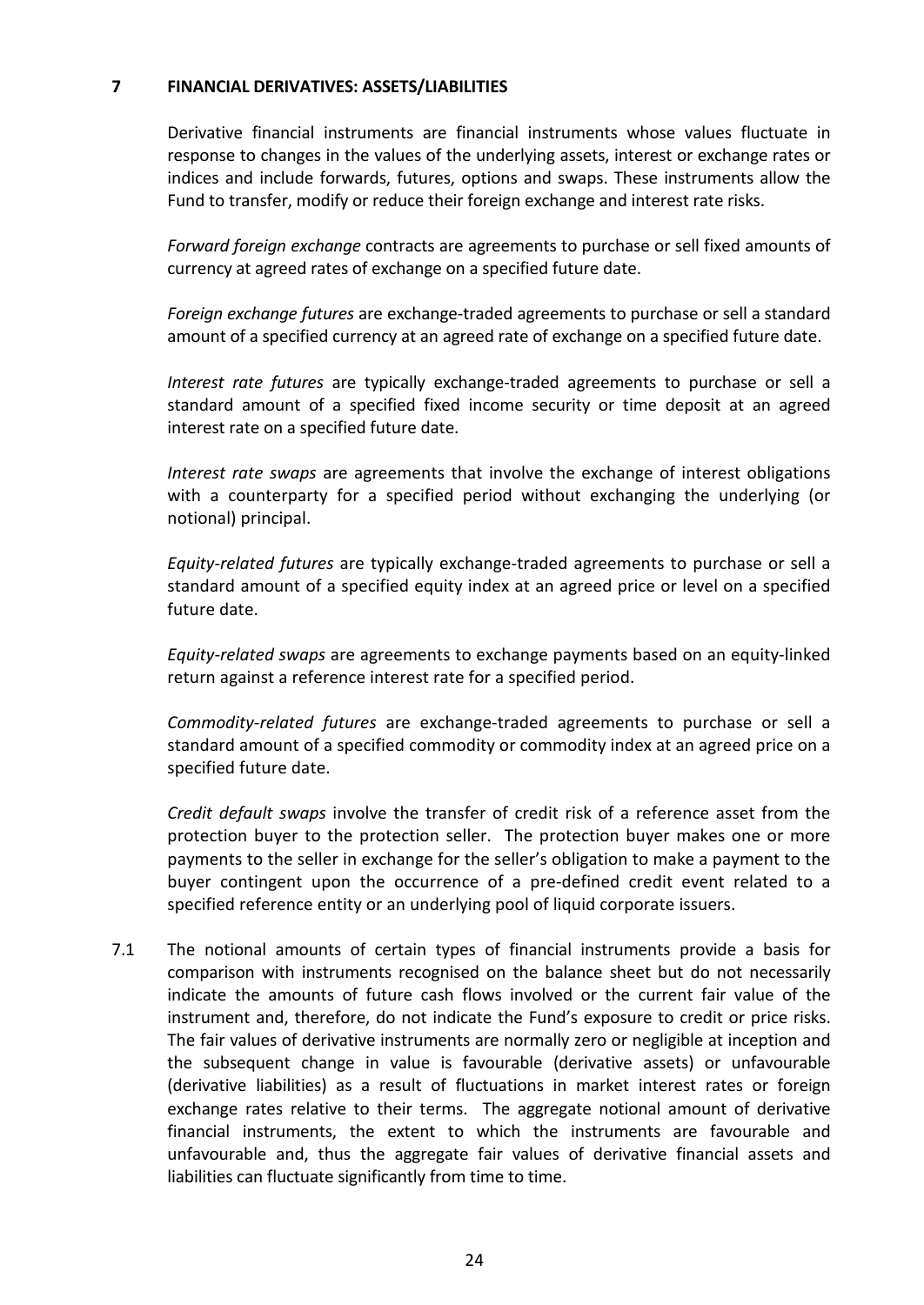7.2 The notional amounts of the derivative financial instruments and their corresponding gross positive (derivative receivable) and negative (derivative payable) fair values at balance sheet date, are analysed below. The following table summarises the notional amounts of derivative financial instruments held at the balance sheet date:

|                          |                 |            | 2017              |                 |            | 2016              |
|--------------------------|-----------------|------------|-------------------|-----------------|------------|-------------------|
|                          | <b>Notional</b> |            | <b>Fair Value</b> | <b>Notional</b> |            | <b>Fair Value</b> |
|                          | Amount          | Receivable | Payable           | <b>Amount</b>   | Receivable | Payable           |
|                          | \$'000          | \$'000     | \$'000            | \$'000          | \$'000     | \$'000            |
| Foreign exchange         |                 |            |                   |                 |            |                   |
| contracts                |                 |            |                   |                 |            |                   |
| Forwards                 | 1,218,961       | 4,137      | 2,598             | 589,031         | 8,356      | 2,566             |
| <b>Futures</b>           |                 |            |                   | 19,646          | 66         | 119               |
| <b>Interest rate</b>     |                 |            |                   |                 |            |                   |
| contracts                |                 |            |                   |                 |            |                   |
| Futures                  | 118,970         | 103        | 554               | 125,280         | 206        | 535               |
| Swaps                    | 16,071          | 96         | 15                | 41,656          | 107        | 982               |
| <b>Equity-related</b>    |                 |            |                   |                 |            |                   |
| contracts                |                 |            |                   |                 |            |                   |
| <b>Futures</b>           | 147,118         | 823        | 418               | 44,795          | 245        | 292               |
| Swaps                    | 362,524         | 709        | 420               | 100,903         | 2,717      |                   |
| Commodity-related        |                 |            |                   |                 |            |                   |
| contracts                |                 |            |                   |                 |            |                   |
| <b>Futures</b>           | 89,342          | 1,132      | 1,786             | 45,676          | 1,355      | 613               |
| <b>Other derivatives</b> |                 |            |                   |                 |            |                   |
| Credit default           | 38,806          | 21         | 689               | 6,478           | 314        | 348               |
| swaps                    |                 |            |                   |                 |            |                   |
|                          | 1,991,792       | 7,021      | 6,480             | 973,465         | 13,366     | 5,455             |

#### **8 RELATED PARTY TRANSACTIONS**

- 8.1 The Fund maintains a non-interest bearing current account with the Authority to facilitate grant disbursements. The Fund's current account balance with the Authority as at 31 March 2017 was \$0.1 million (31 March 2016: \$0.7 million).
- 8.2 The Fund also placed deposits with the Authority, in the ordinary course of business and at arm's length, earning interest income disclosed below:

|                 | 2017<br>\$'000 | 2016<br>\$′000 |
|-----------------|----------------|----------------|
| Interest Income | 289            | 557            |

The Fund's deposit balance with the Authority as at 31 March 2017 was \$36 million (31 March 2016: \$nil).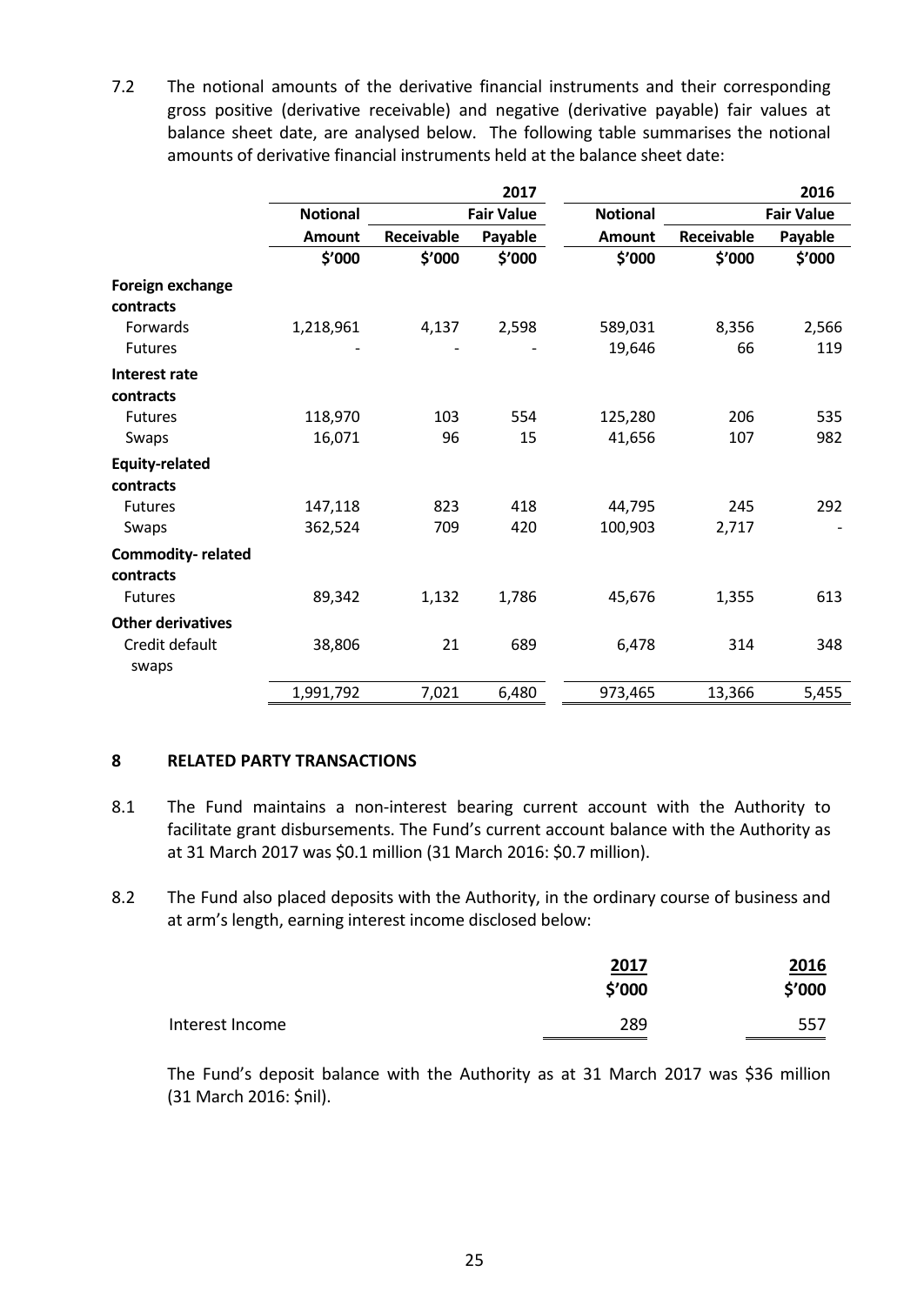## **9 GRANTS**

- 9.1 The Managing Director of the Monetary Authority of Singapore is the Chairman of the Institute of Banking and Finance (IBF) Council which provides guidance on the strategic direction of IBF to ensure that it remains relevant and adds value to the financial industry.
- 9.2 The Fund has outstanding commitments to IBF of \$4.7 million as at 31 March 2017 (31 March 2016: \$9.0 million).

|                                                | 2017<br>\$'000 | 2016<br>\$′000 |
|------------------------------------------------|----------------|----------------|
| <b>Outstanding commitment as at 1 April</b>    | 8,961          | 9,483          |
| Additional grants committed during the<br>year | 221            | 6,362          |
| Grants expenses during the year                | (2,924)        | (6, 159)       |
| Grants expired during the year                 | (1, 567)       | (725)          |
| <b>Balance as at 31 March</b>                  | 4,691          | 8,961          |

#### **10 OTHER EXPENSES**

Other expenses include audit fees amounting to \$0.13 million (31 March 2016: \$0.11 million) payable by the Fund.

#### **11 COMMITMENTS**

- 11.1 The Fund has outstanding grant commitments, totalling to \$76.9 million as at 31 March 2017 (31 March 2016: \$56.8 million).
- 11.2 As at 31 March 2017, the Fund has a remaining commitment to invest up to US\$24.3 million (\$34.0 million) (31 March 2016: US\$29.6 million [\$39.9 million]) in an infrastructure fund.

#### **12 NEW OR REVISED ACCOUNTING STANDARDS AND INTERPRETATIONS**

New or revised accounting standards and interpretations to existing standards have been issued that are relevant for accounting periods beginning after 1 April 2016 or later periods and which the Fund has not early adopted. The following new or revised standards that are applicable, are not expected to have a significant impact on the Fund's financial statements except for FRS 109 which is under review and assessment of its impact.